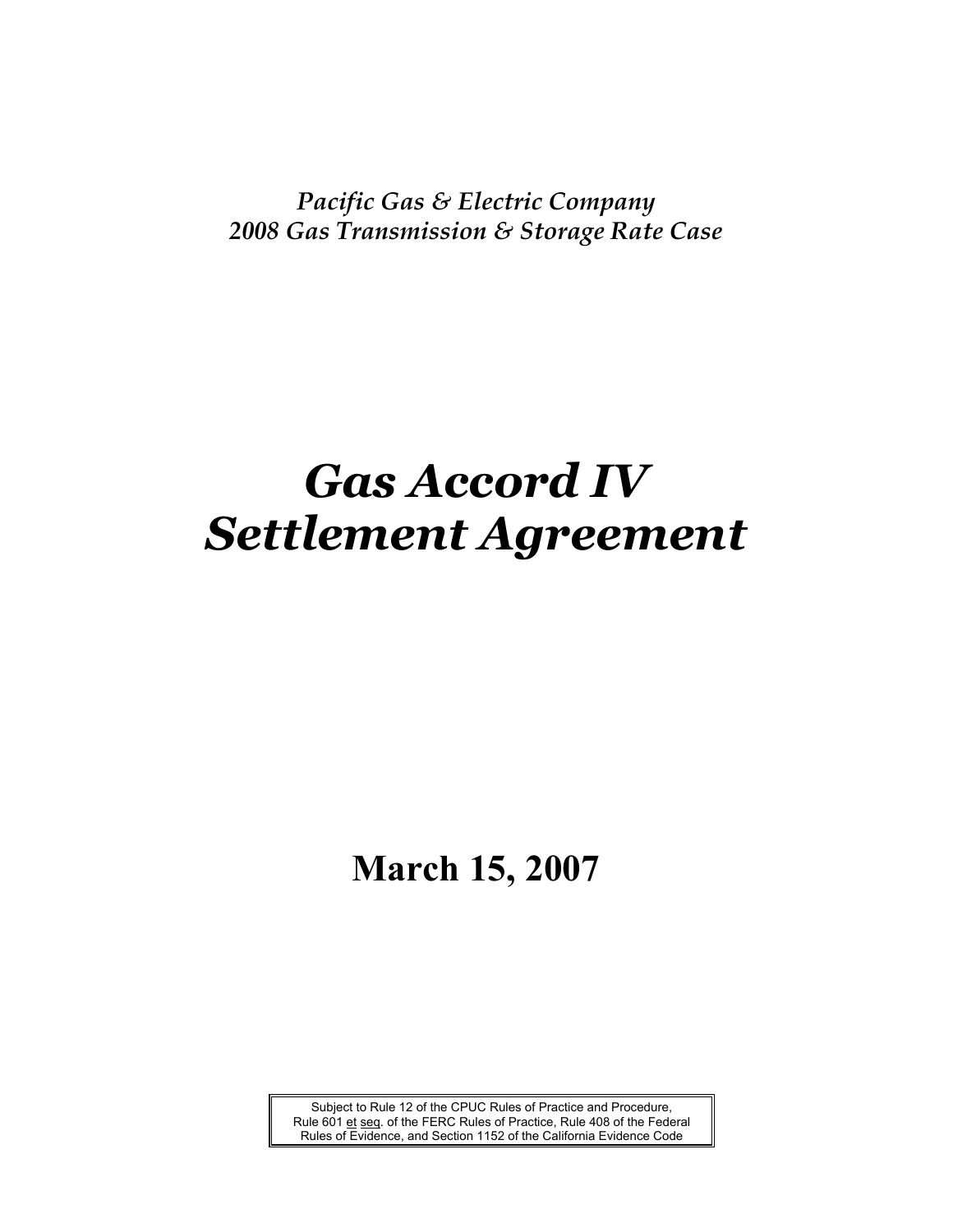March 15, 2007

### **Table of Contents**

| 1.           |                                                                                        |           |
|--------------|----------------------------------------------------------------------------------------|-----------|
|              | 1.1.                                                                                   |           |
|              | 1.2.                                                                                   |           |
|              | 1.3.                                                                                   |           |
|              | 1.4.                                                                                   |           |
|              | 1.5.                                                                                   |           |
|              | 1.6.                                                                                   |           |
|              | 1.7.                                                                                   |           |
|              | 1.8.                                                                                   |           |
|              | 1.9.                                                                                   |           |
| 2.           |                                                                                        | $\cdot$ 2 |
|              | 2.1.                                                                                   |           |
|              | 2.2.                                                                                   |           |
|              | 2.3.                                                                                   |           |
| 3.           |                                                                                        |           |
|              | 3.1.                                                                                   |           |
|              | 3.2.<br>Wholesale Core Customer Option for Vintage Redwood Capacity3                   |           |
|              | 3.3.                                                                                   |           |
|              | 3.4.                                                                                   |           |
|              | 3.5.                                                                                   |           |
|              |                                                                                        |           |
| $\mathbf{4}$ |                                                                                        |           |
| 5.           |                                                                                        |           |
|              | 5.1.                                                                                   |           |
|              | 5.2.                                                                                   |           |
| 6.           |                                                                                        |           |
| 7.           |                                                                                        |           |
| 8.           |                                                                                        |           |
|              | 8.1.                                                                                   |           |
|              | 8.2.                                                                                   |           |
|              | 8.3.                                                                                   |           |
|              | Adjustments for Designated Local Transmission Capital Projects 7<br>8.4.               |           |
|              | 8.5.                                                                                   |           |
|              | 8.6.                                                                                   |           |
|              | 8.7.                                                                                   |           |
|              | 8.8.                                                                                   |           |
| 9.           |                                                                                        |           |
|              | 9.1.                                                                                   |           |
|              | 9.2.                                                                                   |           |
|              | 9.3.                                                                                   |           |
|              | 9.4.                                                                                   |           |
|              | Report on Additional Storage Capacity for Pipeline Balancing Service ("Storage<br>9.5. |           |
|              |                                                                                        |           |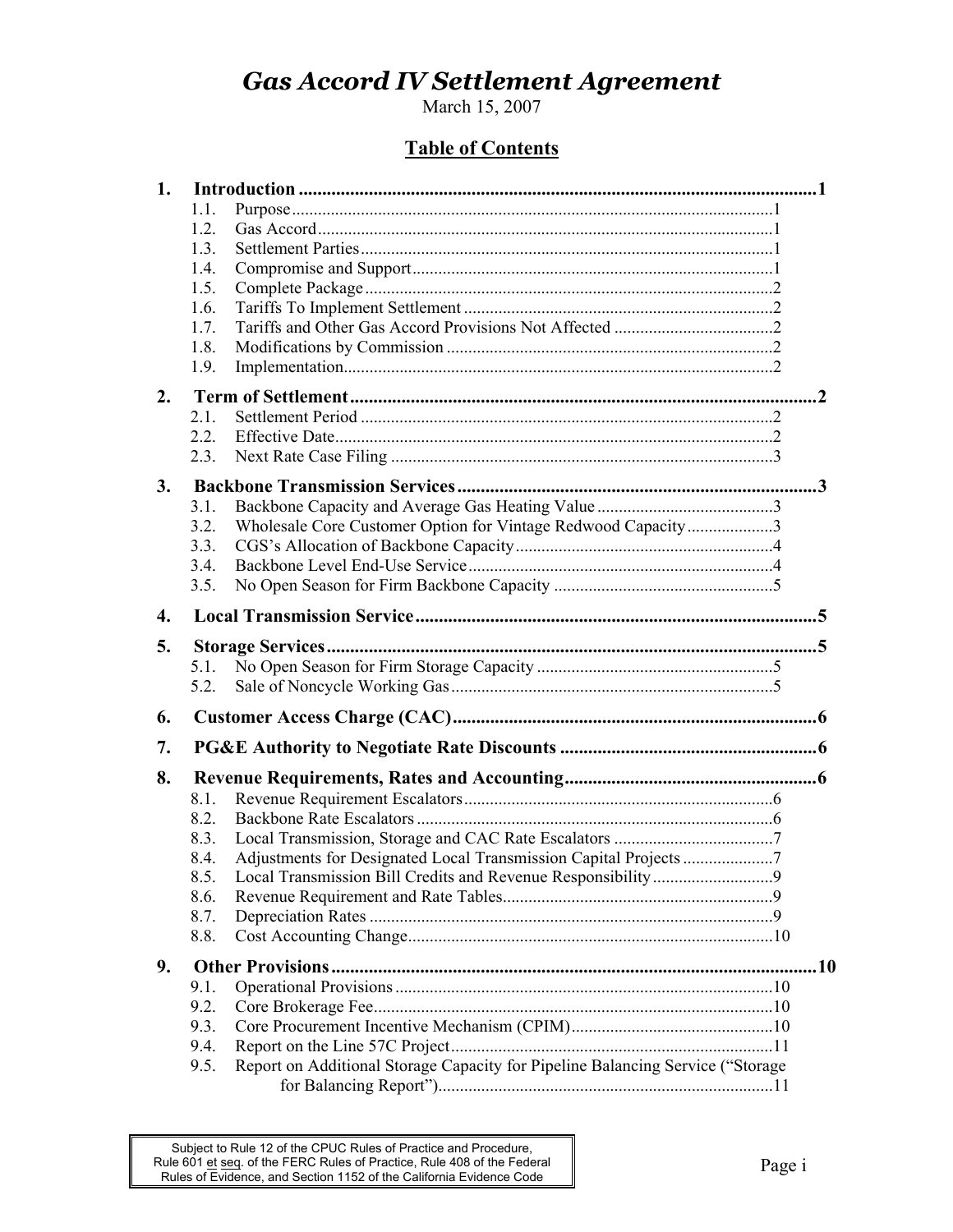March 15, 2007

### **Table of Contents (continued)**

| 10. Rate Certainty and Adjustments During Term of Settlement11                 |  |
|--------------------------------------------------------------------------------|--|
|                                                                                |  |
| 10.2. BCAP, Annual Gas True-Up, Gas Public Purpose Program Surcharge and Other |  |
|                                                                                |  |

### **Appendix A – Supporting Tables**

- Table A-1 Firm Backbone Capacity
- Table A-2 Local Transmission Projects Subject to Revenue Requirement and Rate Adder Mechanism
- Table A-3 Local Transmission Bill Credits and Revenue Responsibility
- Table A-4 Revenue Requirement Allocation Between Core and Noncore Customers (\$ thousand)

### **Appendix B – Rate Tables**

- Table 1 Illustrative End-Use Class Average Rates (\$/dth) (a)
- Table 2 2008 Rate Detail By End-Use Customer Class, Including Illustrative Components, (\$/dth)
- Table 3 Firm Backbone Transportation Annual Rates (AFT) SFV Rate Design On-System Transportation Service
- Table 4 Firm Backbone Transportation Annual Rates (AFT) MFV Rate Design On-System Transportation Service
- Table 5 Firm Backbone Transportation Seasonal Rates (SFT) SFV Rate Design On-System Transportation Service
- Table 6 Firm Backbone Transportation Seasonal Rates (SFT) MFV Rate Design On-System Transportation Service
- Table 7 As-Available Backbone Transportation On-System Transportation Service
- Table 8 Backbone Transportation Annual Rates (AFT-Off) Off-System Deliveries
- Table 9 Firm Backbone Transportation Expansion Shippers Annual Rates (G-XF) SFV Rate Design
- Table 10 Storage Services
- Table 11 Local Transmission Rates (\$/dth)
- Table 12 Customer Access Charges
- Table 13 Self Balancing Credit (\$/dth)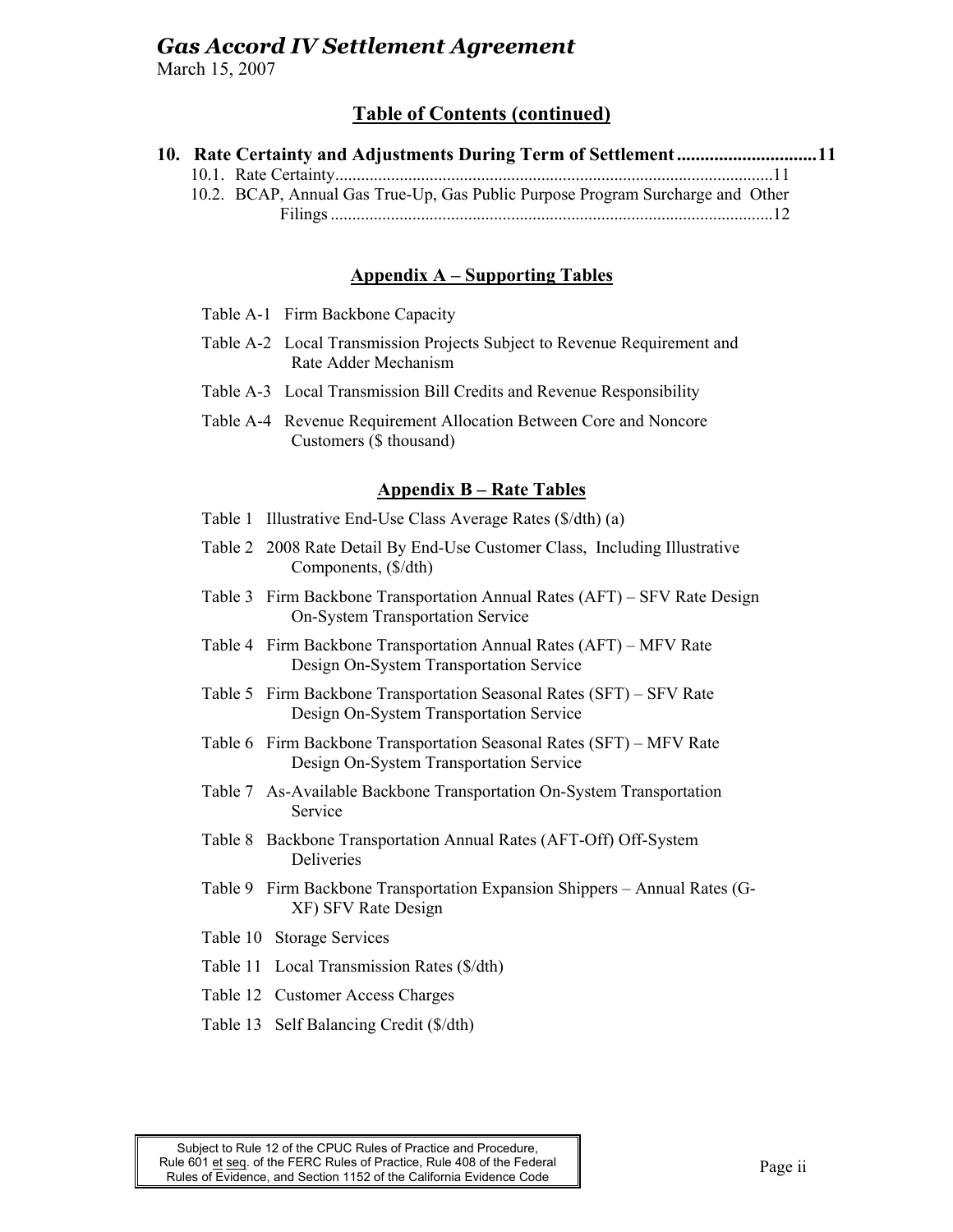March 15, 2007

### **1. Introduction**

1.1. Purpose

The purpose of this Gas Accord IV Settlement Agreement ("Settlement Agreement" or "Settlement") is to resolve potential issues that would otherwise be litigated in PG&E's 2008 Gas Transmission and Storage ("GT&S") Rate Case. This Settlement and its attendant application and workpapers meet the requirement of Section 2.2.1 of the Gas Accord III Settlement Agreement, which states "PG&E will file its next rate case no later than February 9, 2007." Following a PG&E request, supported by the Settlement Parties, an extension of the filing date to March 15, 2007, was granted by the CPUC Executive Director on February 1, 2007.

### 1.2. Gas Accord

Under this Settlement Agreement, the basic Gas Accord structure approved in D.97-08-055 remains in place for Northern California. This includes unbundled transmission and storage services. Backbone transmission service is provided via defined paths under firm or as-available tariffs. Storage services are also offered on a firm and as-available basis. This Settlement Agreement makes certain small modifications to the existing Gas Accord provisions, as most recently modified in D.04-12-050, which approved the Gas Accord III Settlement Agreement. As in the first Gas Accord, the rates determined by this Settlement Agreement reflect a negotiated balance including, among other things, revenue requirement, backbone load factor, local transmission throughput, and firm storage capacities.

1.3. Settlement Parties

This Settlement Agreement is entered into by the Settlement Parties ("Settlement Parties" or "Parties"), as identified by their attached signatures. Parties agree to actively support approval of this Settlement Agreement in the instant application. Parties also agree to not support any changes to this Settlement Agreement that would be effective during the term of this Settlement in any regulatory, legislative or judicial forum, other than as allowed under this Settlement Agreement.

### 1.4. Compromise and Support

This Settlement Agreement is a negotiated compromise of issues and is broadly supported by parties who are gas producers, marketers, shippers, independent storage providers, wholesale and retail end-use customers, and regulatory representatives. Nothing contained herein shall be deemed to constitute an admission or an acceptance by any party of any fact, principle, or position contained herein. Notwithstanding the foregoing, the Settlement Parties, by signing this Settlement Agreement and by joining the Application requesting Commission approval of this Settlement Agreement, acknowledge that they pledge support for Commission approval and subsequent implementation of these provisions.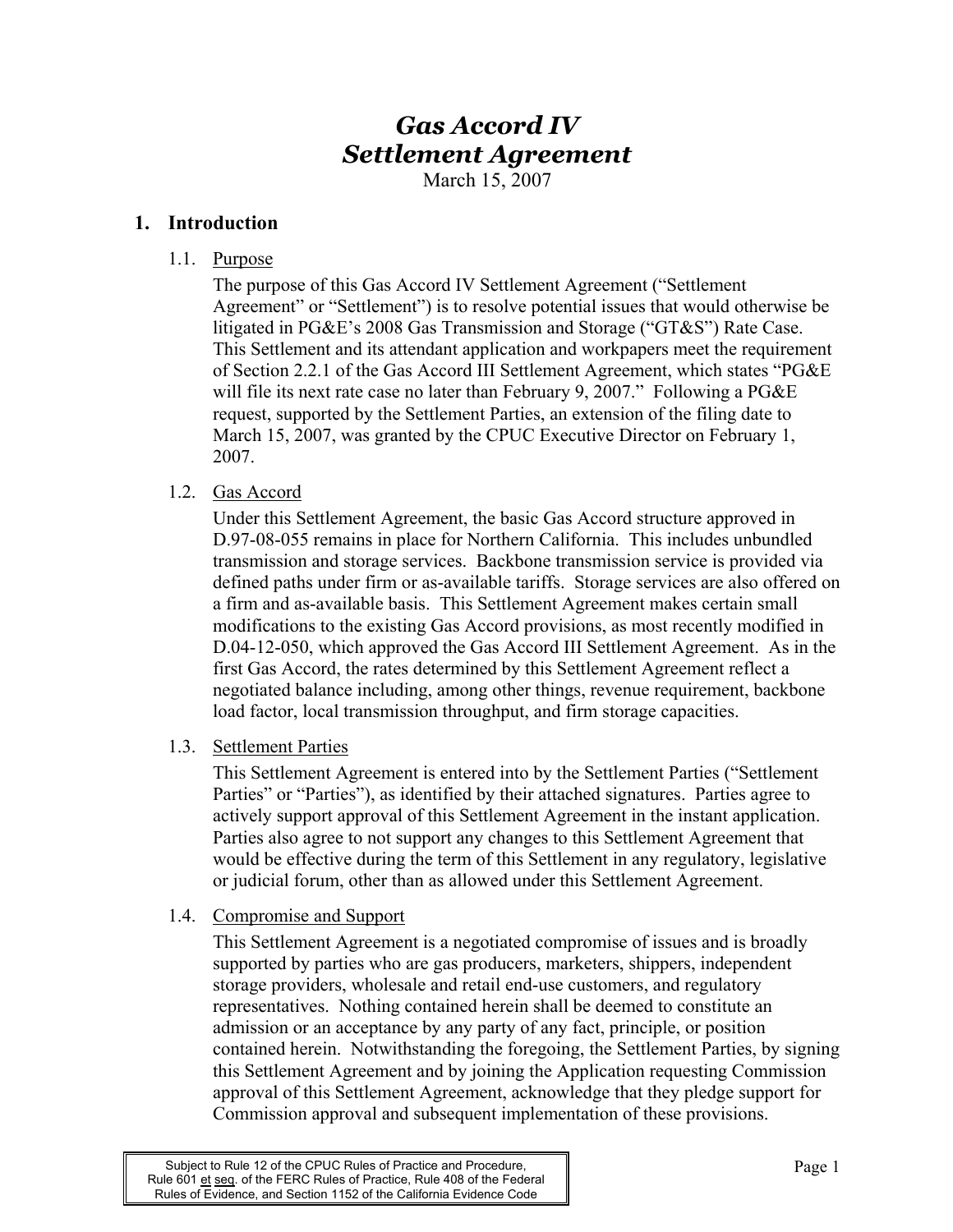March 15, 2007

### 1.5. Complete Package

This Settlement Agreement is to be treated as a complete package not as a collection of separate agreements on discrete issues or proceedings. To accommodate the interests of different parties on diverse issues, the Settlement Parties acknowledge that changes, concessions, or compromises by a party or parties in one section of this Settlement Agreement necessitated changes, concessions, or compromises by other parties in other sections.

1.6. Tariffs To Implement Settlement

Simultaneously with the filing of this Settlement Agreement, PG&E is filing for Commission approval the pro forma tariff sheets that would implement the terms agreed to herein. Parties request that the Commission approve the pro forma tariff sheets at the same time it approves the Settlement Agreement, and that the tariffs and rates be effective on January 1, 2008.

1.7. Tariffs and Other Gas Accord Provisions Not Affected

Unless otherwise explicitly changed by this Settlement Agreement, all other portions of PG&E's tariffs and provisions approved in prior Commission decisions related to providing gas transmission and storage services remain in place through 2010 for transmission and through March 31, 2011 for storage, unless changed by other Commission action. This includes, among other things, the z-factor adjustment mechanism, the Catastrophic Events Memorandum Account (CEMA), the Hazardous Substance Mechanism (HSM), and the Risk Management Program and financial derivatives authorizations approved in D.03-12-061.

### 1.8. Modifications by Commission

In the event the Commission rejects or modifies this Settlement Agreement, the Settlement Parties reserve their rights under Rule 12.4 of the Commission's Rules of Practice and Procedure.

### 1.9. Implementation

Assuming a Commission decision approving this Settlement Agreement is issued before the end of 2007, tariffs to implement this Settlement will be filed in conjunction with other core and noncore rates and revenue requirement changes to be effective January 1, 2008.

### **2. Term of Settlement**

### 2.1. Settlement Period

The Settlement covers three rate-case years (Settlement Period). The Settlement Period is January 1, 2008, through December 31, 2010, for transmission services, and April 1, 2008, through March 31, 2011, for storage services.

### 2.2. Effective Date

The effective date of this Settlement Agreement shall be the later of January 1, 2008, or the effective date of the tariffs approved by the Commission to implement the Settlement.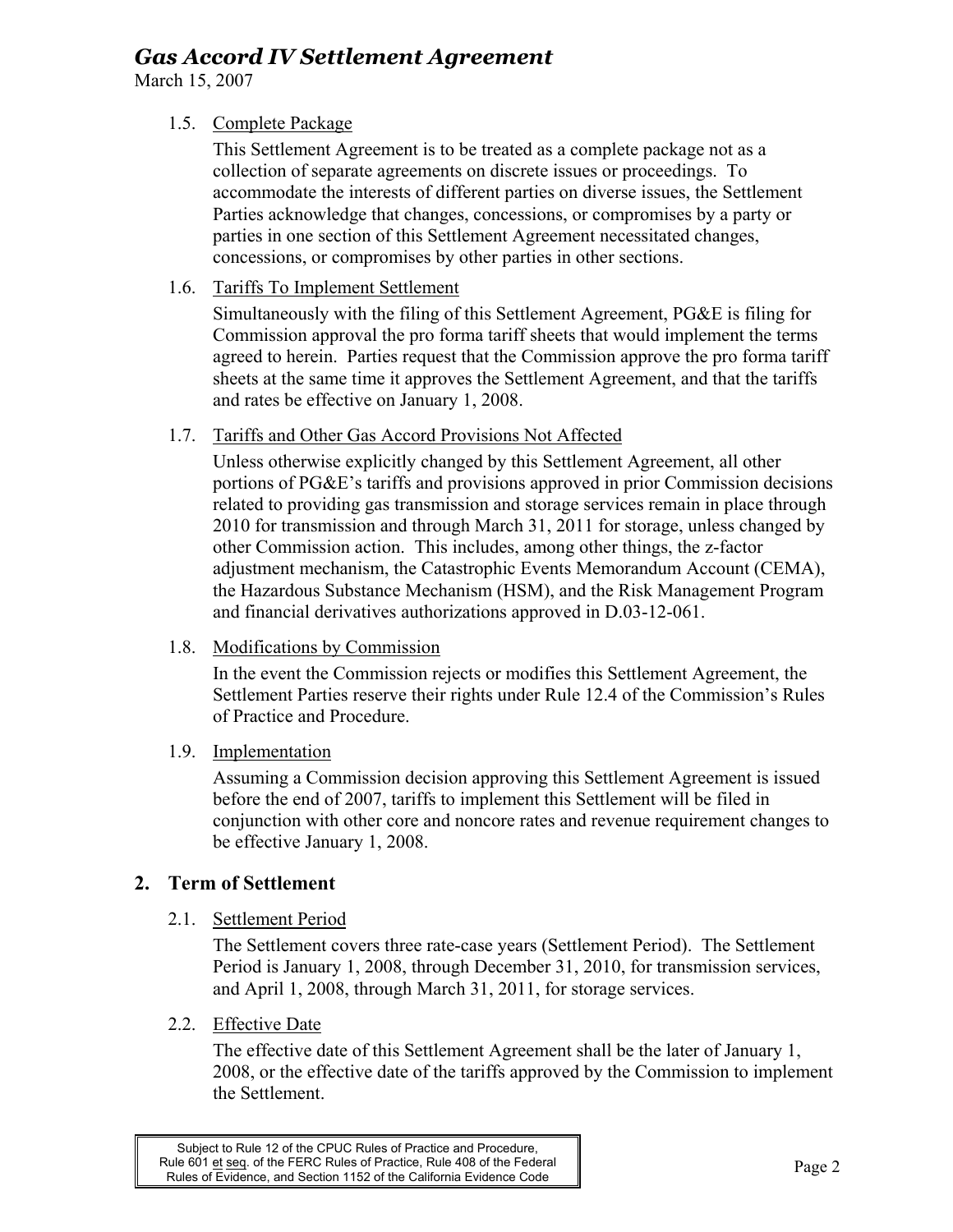March 15, 2007

### 2.3. Next Rate Case Filing

- 2.3.1. The Settlement Parties expect that PG&E will file its next rate case no later than Monday, February 1, 2010. For good cause shown, PG&E may request that the Commission approve an extension of this filing date. The non-PG&E parties reserve the right to object to such request for an extension.
- 2.3.2. Interim Rates

Should approved rates not be in place for Gas Transmission and Storage (GT&S) services by January 1, 2011, pursuant to a Commission order in this next rate case, the interim transmission and storage rates will equal the rates in effect on December 31, 2010, plus a two (2) percent escalator for Local Transmission rates and other adjustments authorized by this Settlement. Rates for Backbone, Storage and Customer Access Charge will remain the same, except as otherwise provided in this Settlement. G-XF rates will continue to be calculated based on Line 401 incremental costs. Such Interim Rates will remain in effect until the Commission otherwise approves rates for the remainder of 2011.

### **3. Backbone Transmission Services**

The path structure and backbone services remain the same. All gas transported using PG&E's backbone service must eventually be delivered to an on-system end user, except for backbone level end-use service, or wholesale customer using local transmission service, or to an off-system customer or delivery point.

3.1. Backbone Capacity and Average Gas Heating Value

PG&E's firm backbone capacity for the Redwood and Baja paths are shown in Appendix A, Table A-1. Recently, the firm annual receipt capacity available on the Baja path has decreased to 1,073 MMcf/d from 1,140 MMcf/d. This reduction is caused by the combination of reduced off-system flows to Southern California and the reduced capacity of the Kettleman compressor station when it was rebuilt in 2001.

Additionally, the average heating value of the gas moving on the backbone system has increased to 1,020 Btu/cubic foot from 1,015 Btu/cubic foot. This changes the delivered firm capacity, which is also shown in Table A-1.

3.2. Wholesale Core Customer Option for Vintage Redwood Capacity

The Vintage Redwood capacity of 615.6 MDth/d (firm delivery capacity) set aside for PG&E's Core Gas Supply ("CGS")**<sup>1</sup>** and existing wholesale core customers is not changed. The allocation of this capacity to these customers remains the same as per the Gas Accord III Settlement Agreement, Appendix A, Table A-2. Existing wholesale customers will have a one-time option prior to April 1, 2008, to subscribe to their allocation of Vintage Core Redwood firm capacity for the Settlement Period at the same rate paid by CGS.

 $\overline{a}$ 

**<sup>1</sup>** Previously referred to as PG&E's Core Procurement Department.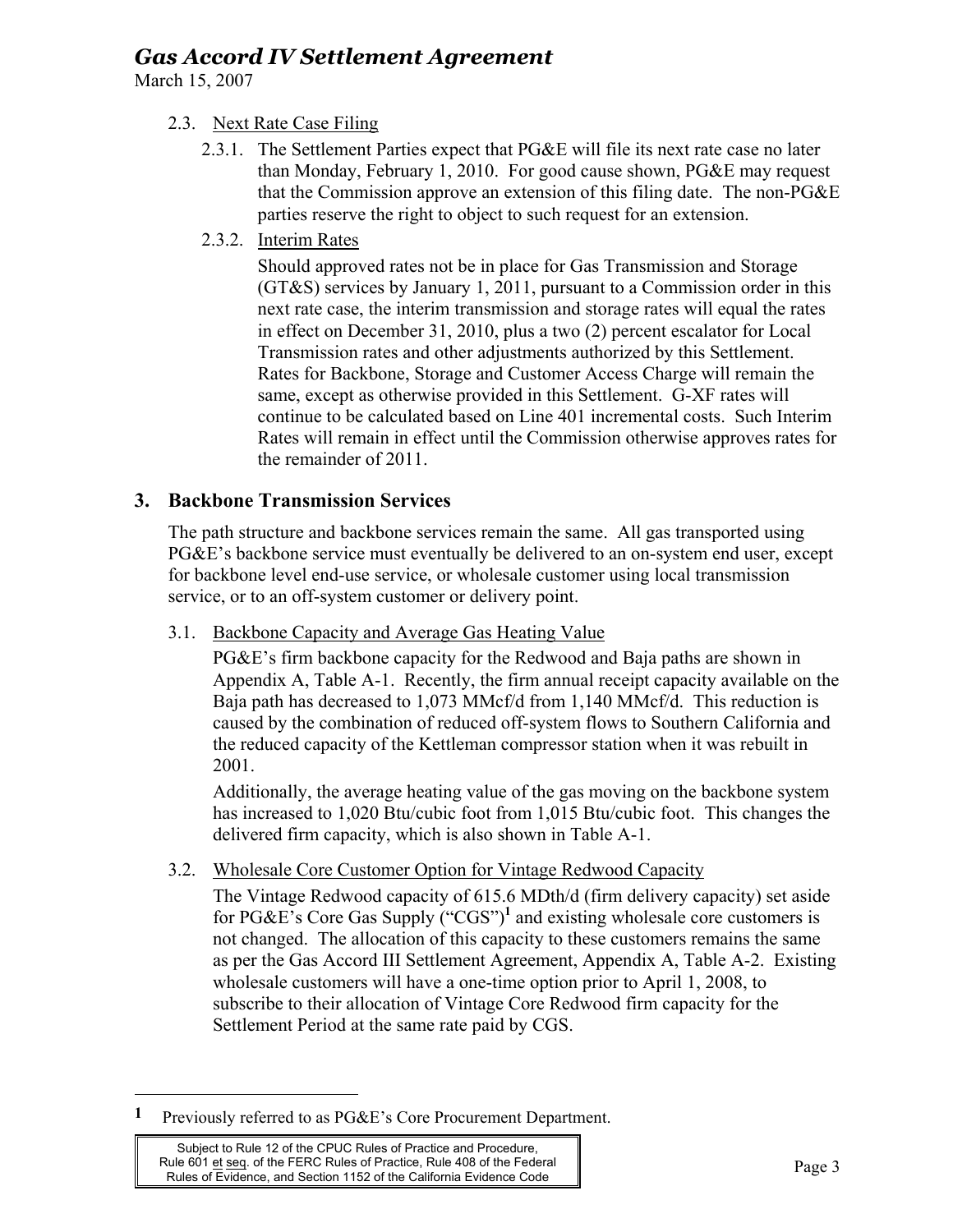March 15, 2007

3.3. CGS's Allocation of Backbone Capacity

PG&E will file a separate expedited application to obtain Commission approval of changes in CGS's firm backbone capacity allocations from those approved in prior Commission decisions and reflected in the Gas Accord III Settlement. This separate filing is a one-time requirement agreed to as part of this Settlement, and does not limit CGS's future procedural options for seeking additional changes to its firm backbone allocations.

### 3.4. Backbone Level End-Use Service

Backbone Level End-Use Service was approved by the Commission in D.03-12-061. The specific eligibility requirements were specified and implemented as part of the Gas Accord III Settlement, and are listed in PG&E's gas Rule 1. These requirements, as amended by this Settlement Agreement, will continue for the Settlement Period. Customers qualifying for this service do not pay the local transmission rate component as specified in the otherwise applicable end-use tariff. However, they continue to be responsible for all other rate components in their end-user tariffs to the extent they are not components of local transmission service.

### 3.4.1. Eligibility Opportunity for PG&E Exchange Service Customers

An Exchange Service customer is a PG&E customer that uses the pipeline of an Independent Storage Provider ("ISP") to connect the customer's facility to the PG&E transmission system. Exchange Service was established by the ISP Interconnections Settlement Agreement that was approved by the Commission in D.06-09-039.

If the PG&E Exchange Service customer is connected to an ISP pipeline that in turn is connected directly to PG&E's backbone system, then that customer will have the opportunity to qualify for PG&E Backbone Level End-Use Service under rate Schedule G-NT or G-EG. To be eligible, the customer must meet all other existing eligibility requirements for this service. The Rule 1 criteria will be modified by adding Section 5.c stating:

"c. Owned by an Independent Storage Provider connected to a PG&E Exchange Service End-Use Customer, which with respect to Wild Goose Storage LLC, includes all of their Commission-approved facilities that existed as of January 1, 2007."

Except as provided in the paragraph c, above, if the ISP pipeline to which the Exchange Service customer is connected, is in turn only connected to PG&E's local transmission system, then that customer does not have the opportunity to qualify for Backbone Level End-Use Service.

### 3.4.2. Eligibility Opportunity for Moss Landing Power Plant Units 1 and 2

The owner of Moss Landing Power Plant Units 1 and 2 is given the opportunity to connect to a PG&E Backbone Transmission line as defined in Rule 1. This connection would only be for service to these two brownfield units that went into operation in mid-2002. To accommodate this single exception, the Rule 1 criteria for a Backbone Level End-Use Customer will be revised as follows (change in double underline).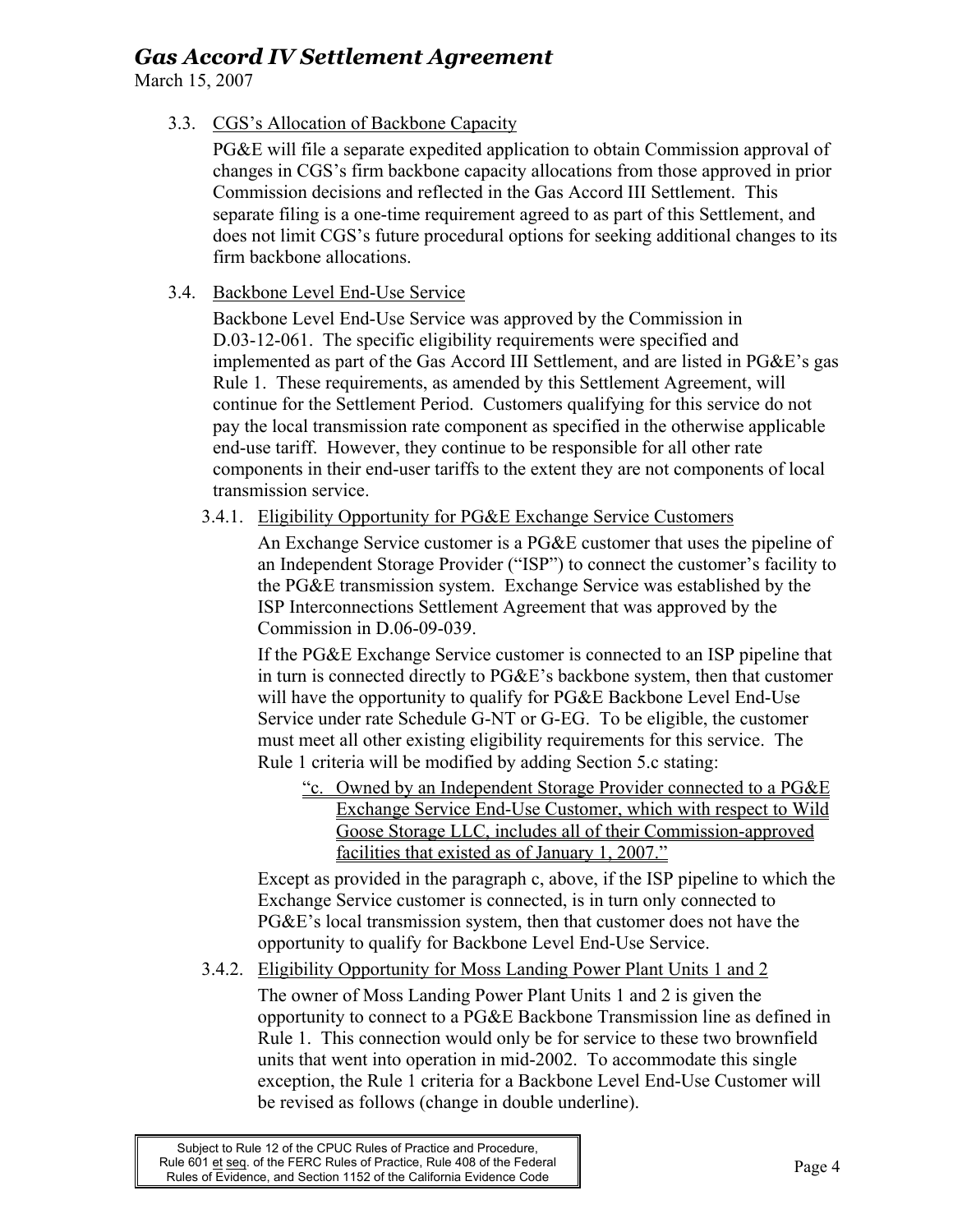March 15, 2007

- "4. Has never been physically connected to PG&E's local transmission or distribution system, except that Moss Landing Power Plant Units  $1 \& 2$  are not required to meet this criterion to qualify as a Backbone Level End-Use Customer; and"
- 3.4.3. Balancing Account for Changes to Customers Qualifying for Backbone Level End-Use Service

PG&E will continue to track the change in local transmission demand arising from any changes to the customers that are identified as eligible for backbone level end-use service as of the date of a Commission order approving this Settlement. PG&E will record the revenue debit or credit entry based on the customer's actual annual demand multiplied by the applicable local transmission rate in effect, for each customer identified as a change. The tracked amount will be allocated to the Core Fixed Cost Account and the Noncore Customer Class Charge Account in the same proportion as local transmission costs are allocated between core and noncore customers, respectively, and will be reflected in rates in the Annual Gas True-Up of Balancing Account filings (Annual Gas True-Up). This treatment does not apply to new customers or, during the term of this Settlement, to customers who become eligible for Backbone Level Service as a result of Sections 3.4.1 or 3.4.2.

3.5. No Open Season for Firm Backbone Capacity

PG&E will not hold an open season for existing firm backbone capacity at the beginning of the Settlement Period. Sufficient firm backbone capacity remains available for any customer desiring this service at this time.

### **4. Local Transmission Service**

There are no changes to how local transmission service is provided. Local transmission service continues to be non-bypassable for all on-system end-use and wholesale customers taking service from PG&E, except for customers qualifying for Backbone Level End-Use Service.

## **5. Storage Services**

The storage services and assignments of firm storage to PG&E's Core Gas Supply, pipeline balancing and noncore storage remain the same as Gas Accord III.

5.1. No Open Season for Firm Storage Capacity

PG&E will not hold an open season for existing firm storage capacity at the beginning of the Settlement Period.

5.2. Sale of Noncycle Working Gas

PG&E retains the right during the Settlement Period to file a Section 851 application to sell noncycle working gas in order to expand its annual ability to cycle storage on behalf of its storage customers. Settlement Parties retain the right to take any position regarding such application.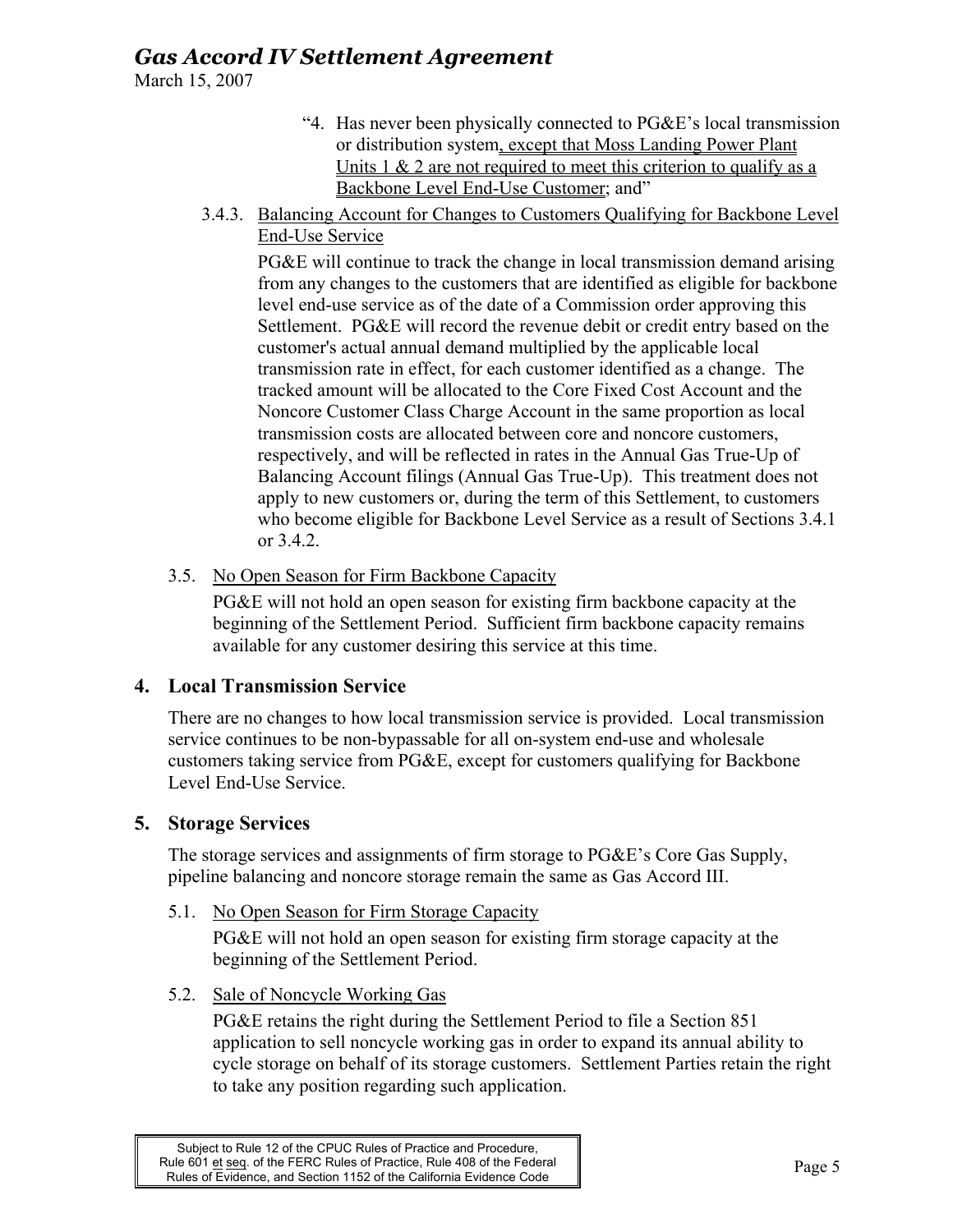March 15, 2007

### **6. Customer Access Charge (CAC)**

The rate design for the Customer Access Charge may be addressed in PG&E's Biennial Cost Allocation Proceedings (BCAPs). However, during the term of this Settlement, any changes to the CAC rate design will be based on the CAC revenue requirement specified in this Settlement.

### **7. PG&E Authority to Negotiate Rate Discounts**

Nothing in this Settlement alters PG&E's existing authority to negotiate rate discounts for backbone transmission service, storage services or for bundled end-use services. PG&E is willing to negotiate discounts to these services with customers that have competitive alternatives or under other circumstances that PG&E determines justify such discounts.

Also, nothing in this Settlement Agreement shall modify existing negotiated agreements between PG&E and any end-use customer or other shipper.

### **8. Revenue Requirements, Rates and Accounting**

### 8.1. Revenue Requirement Escalators

The revenue requirements over the Settlement Period are based on the negotiated annual escalators shown below, which are applied to the approved Gas Accord III 2007 revenue requirements for each function. However, the rate Schedule G-XF revenue requirement and rate will continue to be calculated based on the forecast of Line 401 costs, as required by those contracts.

### Revenue Requirement Escalators by Function

| Line |                                                                               |        |        |        |
|------|-------------------------------------------------------------------------------|--------|--------|--------|
| No.  | Function                                                                      | 2008   | 2009   | 2010   |
|      | <b>Backbone Transmission</b><br>(excluding Schedule G-XF)                     | $-1\%$ | $-1\%$ | $-1\%$ |
| 2    | Local Transmission without<br>Designated Projects (see<br>Section 8.4, below) | $+4\%$ | $+2\%$ | $+2\%$ |
|      | Core Storage                                                                  | $0\%$  | $0\%$  | $0\%$  |
| 4    | <b>Customer Access Charge</b>                                                 | $0\%$  | $0\%$  | $0\%$  |

### 8.2. Backbone Rate Escalators

The rates for Backbone Transmission Annual Firm services are based on the following negotiated escalators. These are designed based on (a) the declining revenue requirement for Backbone Transmission described in Section 8.1, (b) a 76.5 percent backbone load factor agreed to for 2007 (the same as that agreed to in the Gas Accord III Settlement), (c) setting the Baja path rate \$0.025 per dth higher than the Redwood noncore path rate, and (d) assuring that the total CGS revenue responsibility, based on their backbone firm capacity holdings, declines at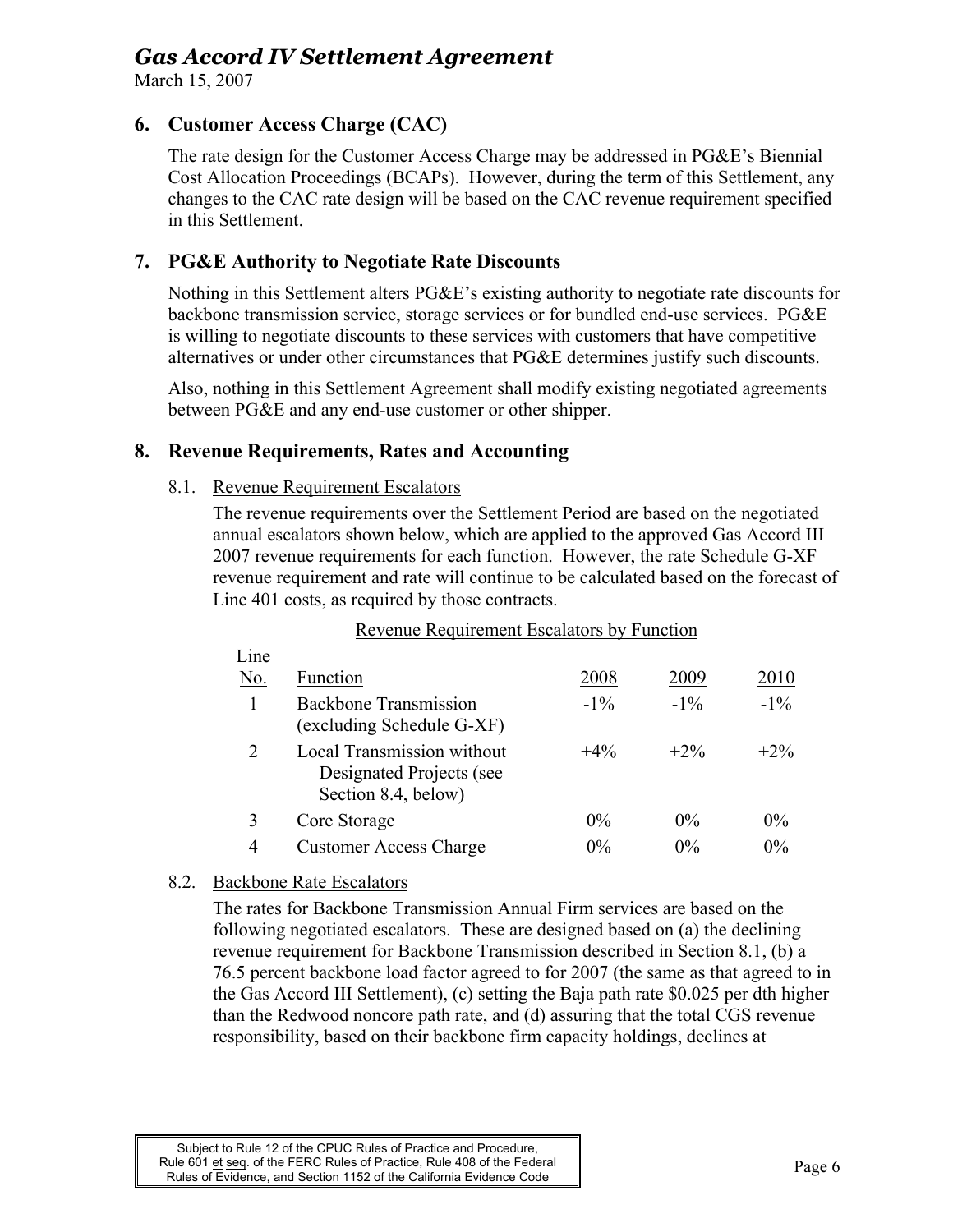March 15, 2007

-1 percent each year.**2** The backbone rate surcharge specified in Section 8.5, below, is additive to the backbone rates after the escalators are applied.

| Line |                             |          |        |        |
|------|-----------------------------|----------|--------|--------|
| No.  | On-System Backbone Service  | 2008     | 2009   | 2010   |
|      | Redwood Path – Core Vintage | $-9.6%$  | $-1\%$ | $-1\%$ |
| 2    | Redwood Path – Noncore      | $-4.4\%$ | $-1\%$ | $-1\%$ |
| 3    | Baja Path - All             | $+5.8\%$ | $-1\%$ | $-1\%$ |
| 4    | Silverado Path              | $-1\%$   | $-1\%$ | $-1\%$ |
| 5    | <b>Mission Path</b>         | $-1\%$   | $-1\%$ | $-1\%$ |

### Backbone Path Rate Escalators

The Seasonal Firm, As-Available rates, and Off-System rates continue to be derived from the Annual Firm On-System rates based on the same prior Gas Accord methodologies.

### 8.3. Local Transmission, Storage and CAC Rate Escalators

The rates for Local Transmission (LT) services equal the Gas Accord III Settlement 2007 Local Transmission rates escalated using the LT revenue requirement escalator, subject to the rate adders for the specific LT capital projects designated in Section 8.4, below. The rates for Storage Services and Customer Access Charge remain at the Gas Accord III Settlement 2007 level, except that the CAC rates may change pursuant to Section 6.1, above.

### 8.4. Adjustments for Designated Local Transmission Capital Projects

There are several large local transmission capital projects whose timing of operation and scope may change. In order to more accurately reflect the actual timing, these projects are not included in the local transmission revenue requirements or rates agreed to in this Settlement. Appendix A, Table A-2 lists the projects and their respective revenue requirement and rate adders, subject to modification as provided in Sections 8.4.2 and 8.4.3 below. On January 1, following the operational date for each project, PG&E will increase the adopted local transmission revenue requirements and rates, as provided below. PG&E assumes the risk of changes in the capital costs and other factors that would otherwise result in different revenue requirement and rate adjustments during the Settlement Period.

### 8.4.1. LT Capital Project Adjustment Mechanism

The specified local transmission revenue requirement and rate adjustment for each designated capital project will occur on January 1 of the year following the operational date of the project. These adjustments to the adopted local

 $\overline{2}$ **2** These calculations are based on an increase in CGS's Annual Baja holdings and a corresponding decrease in their seasonal Baja holdings. Approval of this change will be sought in a separate application as provided in Section 3.3, above. Should this adjustment to their holdings not be approved, then Backbone Rates will be recalculated based on the same principles, but using the CGS's Backbone firm capacity allocations from the Gas Accord III Settlement or as otherwise authorized by the Commission.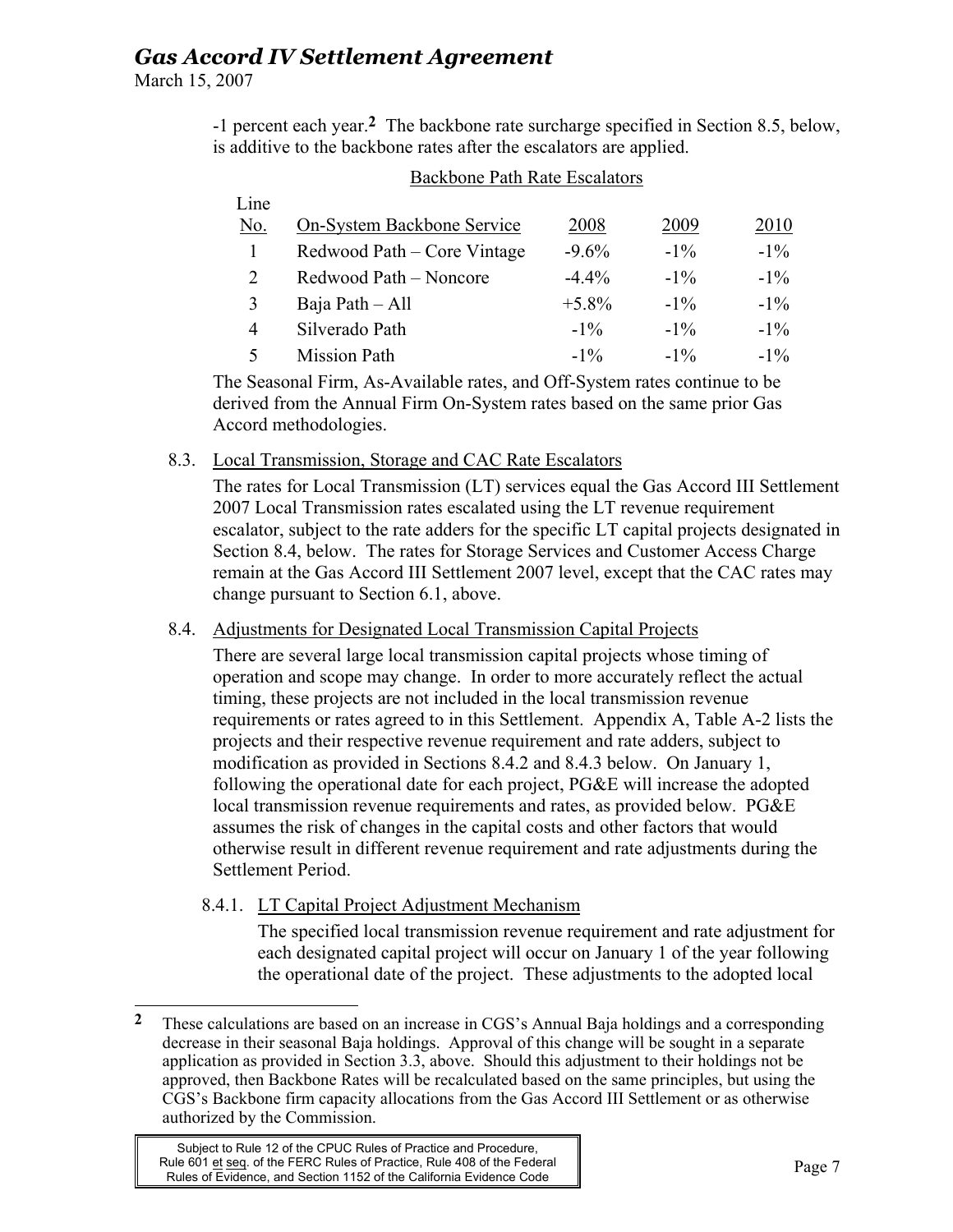March 15, 2007

transmission revenue requirements and rates will be incorporated into the Annual Gas True-Up. During the term of this Settlement, the Settlement Parties will not protest these LT capital project adjustments. The non-PG&E Settlement Parties reserve their right in future rate cases to address the reasonableness, including the costs, of these LT projects. No other local transmission capital project will be allowed such an adjustment during the Settlement Period.

If a designated project becomes operational in 2010, then the 2010 adjustments will be applied effective January 1, 2011, if the Commission has not otherwise approved rates based on the next GT&S Rate Case that would be effective on January 1, 2011. This is in addition to any rate adjustments provided by Section 2.3.2.

### 8.4.2. Line 406 and Line 407 Project Workshops

PG&E will hold workshops to determine if there are any synergies with Sacramento Municipal Utility District (SMUD) or a local storage project that could reduce or defer PG&E's investments in either the Line 406 or Line 407 projects. These workshops will be held pursuant to the Commission's Settlement Rule 12. A determination and confirmation of such synergies will be made by June 1, 2007, and will be documented as a contractual term sheet between PG&E and the third-party operator. Any arrangements between PG&E and a third-party operator must provide a level of service consistent with PG&E's planning standards for its local transmission systems. A contract(s) with the third-party operator(s) must be signed no later than August 15, 2007, in order for PG&E to adjust its project engineering, cost estimates and materials acquisition schedule. PG&E will then provide revised project costs and local transmission revenue requirement and rate adders for the Line 406 or Line 407 projects, as applicable, to all the Settlement Parties based on these contractual arrangements. These adders would include the costs that PG&E may be paying the third-party operator for their services.

If arrangements are made and service contracts are signed with SMUD or a storage facility, then PG&E will file an update to the Settlement Agreement to reflect the reduced adder(s) for the affected project(s) and will include a copy of the contract(s) with its filing.

8.4.3. Meet and Confer

Should there be a material change in the scope of one of the designated LT projects, PG&E agrees to meet and confer with the Settlement Parties and attempt, in good faith, to arrive at a mutually agreeable decrease in the applicable LT adder to reflect the change in scope. This meet and confer provision also will apply to the Line 406 and Line 407 projects, should PG&E and parties not be able to reach an agreement through the workshop process within the time frame specified, unless otherwise agreed. All meet and confer discussions under this paragraph will be held pursuant to CPUC Rule 12.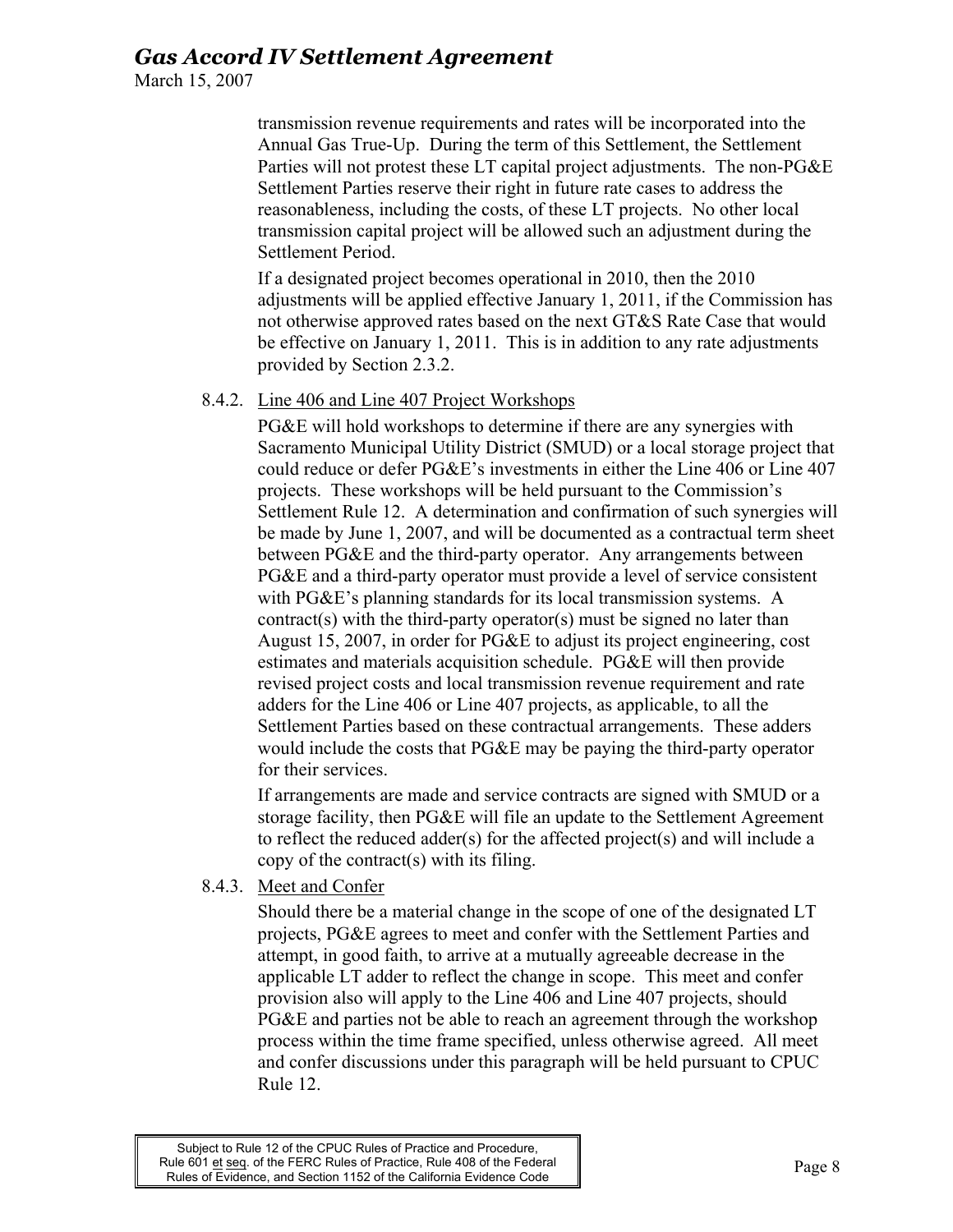March 15, 2007

When the LT adders for a revised project are ready to be implemented on January 1 following its operational date, the modified adders will be used in place of those specified in the Settlement as approved by the Commission.

### 8.5. Local Transmission Bill Credits and Revenue Responsibility

Moss Landing Power Plant Units 1 and 2 will receive a monthly credit to their local transmission bill of \$2 million per year increased at the base LT revenue requirement escalator over the Settlement Period. Four members of the Northern California Generation Coalition (NCGC) will split equally a total local transmission bill credit of \$200,000 in 2008, escalated at the base LT escalator for 2009 and 2010. The four members are the City of Redding, Modesto Irrigation District, Turlock Irrigation District and City of Santa Clara (Silicon Valley Power). They each own combined cycle gas turbine electric power plants. The bill credits are effective with the implementation of the local transmission rates for the duration of the Settlement Period. The bill credits will be applied monthly in the amounts shown in Appendix A, Table A-3.

The revenue responsibility for a portion of the bill credits will be collected through PG&E's rates as two volumetric surcharges – one is applicable to all backbone customers and recovered through backbone rates, and the other is applicable just to Backbone Level End-Use Customers and recovered through G-EG and G-NT rates. These volumetric surcharges are shown on Appendix A, Table A-3.

### 8.6. Revenue Requirement and Rate Tables

The revenue requirements agreed to in this Settlement are shown in Appendix A, Table A-4. Illustrative class average rates are shown in Appendix B, Tables 1 and 2. For noncore retail and wholesale customers, the rates reflect the impacts of the local transmission and customer access charges agreed to in this Settlement. For bundled core customers, the rates reflect the impacts of the local transmission, storage and intrastate backbone charges agreed to in this Settlement. For core transport customers, the rates reflect the impacts of the local transmission rates agreed to in this Settlement.

Appendix B, Tables 3 through 9, show the backbone rates by service and rate design. Storage rates are shown in Appendix B, Table 10. Local transmission rates are shown in Appendix B, Table 11. Customer Access Charges are shown in Appendix B, Table 12. If a customer elects to self-balance pursuant to Rate Schedule G-BAL, such customer receives a credit as shown in Appendix B, Table 13.

All rate changes will be effective January 1 of each year, including storage rates. Therefore, although storage services will be authorized by this Settlement through March 31, 2011, the storage rates for the first three months of 2011 will be set in the next rate case.

### 8.7. Depreciation Rates

During the term of this Settlement, PG&E will continue to use the depreciation parameters used in the Gas Accord III Settlement and approved in D.04-12-050.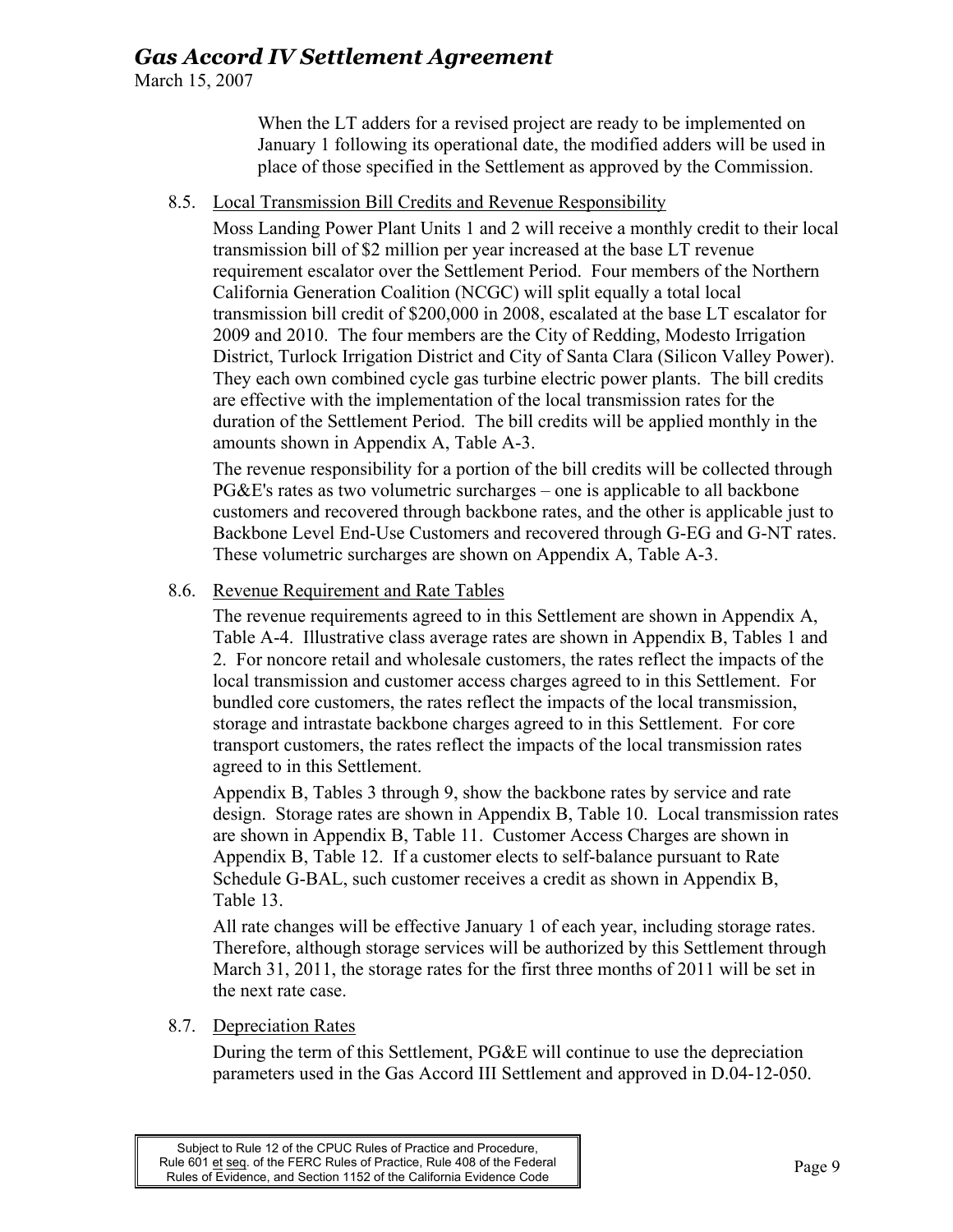March 15, 2007

### 8.8. Cost Accounting Change

The cost accounting for the Pipeline Integrity Management Program will be revised so that beginning January 1, 2008, the costs for the first in-line inspection tool runs will be expensed, rather than capitalized. On June 30, 2005, the Federal Energy Regulatory Commission (FERC) provided this accounting guidance for interstate pipelines. Although the CPUC and its jurisdictional utilities are not bound by FERC accounting rules, they generally follow them. While the costs for the initial in-line inspection tool run will be expensed beginning on January 1, 2008, all other expenditures within the Internal Line Inspection program that are currently capitalized will continue to be capitalized.

## **9. Other Provisions**

### 9.1. Operational Provisions

- 9.1.1. PG&E will form a Diversion and Curtailment Working Group to explore alternatives and/or clarifications to PG&E's current rules relating to a system supply diversion or to a local transmission curtailment. These events are driven by supply shortages and/or by very cold weather, usually over several days. Although these events are infrequent, some Parties are concerned that the current rules and mechanisms for managing such crisis events may not properly reflect current policies, especially those related to the operation of gas-fired electric generation. The Working Group will explore this and other related diversion and curtailment issues raised by participants in the Working Group.
- 9.1.2. Other operational issues may arise that need to be addressed during the term of the Settlement Agreement. The OFO Forum that was established under the OFO Settlement approved in D.00-02-050 is an available mechanism to discuss and resolve most other operational issues.
- 9.1.3. This Settlement Agreement does not preclude the ability of the Diversion and Curtailment Working Group, the OFO Forum participants, PG&E and/or any other party from bringing operational issues and solutions to the Commission for its review and approval during the term of this Settlement. Also, any Settlement Party or other party is free to respond as it deems appropriate should any operational issues and solutions be submitted to the Commission.
- 9.2. Core Brokerage Fee

The Core Brokerage Fee is set at \$0.032 per decatherm for the term of this Settlement. The level of this fee following the Settlement Period will be litigated and decided in BCAPs, and not in GT&S rate cases.

9.3. Core Procurement Incentive Mechanism (CPIM)

Extension of the CPIM will no longer be considered in GT&S rate cases. PG&E, DRA, TURN and Aglet entered into a settlement agreement in PG&E's Long Term Core Hedge Program Application 06-05-007 ("Hedging Settlement") that was filed with the Commission on December 20, 2006. The Hedging Settlement provides in Section 6.1.10 that "the CPIM will continue indefinitely until modified or terminated by the Commission." Should that provision of the Hedging Settlement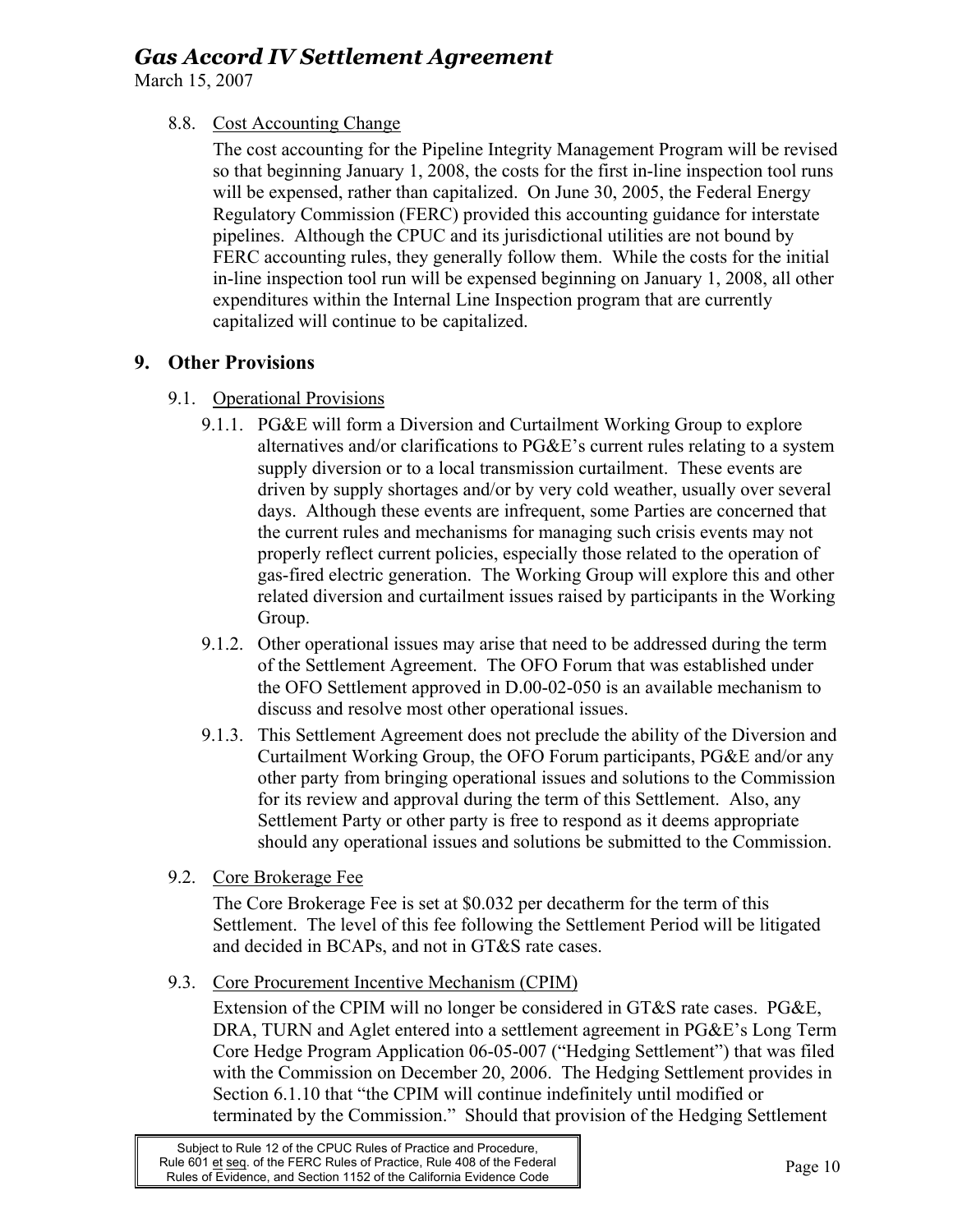March 15, 2007

not be approved, Parties to this Gas Accord IV Settlement Agreement agree to the same provision, namely, that the CPIM will continue indefinitely until modified or terminated by the Commission.

### 9.4. Report on the Line 57C Project

In Decision 07-01-014, Conclusion of Law 5, the Commission finds that "PG&E is constructing Pipeline 57C for the 'solely necessary' purpose of meeting its Commission-ordered obligation to serve …." However, Ordering Paragraph 5 still requires the Commission to review and consider the following three areas.

- (a) Reasonableness of the design, planning and execution of the project,
- (b) Ratesetting for those components of the project found to be reasonable, and
- (c) Whether operational criteria should be imposed so that reliability is ensured and system operation remains consistent with the Commission's overall policy goals for gas transmission and storage.

In compliance with that Order, PG&E is filing a Report on the Line 57C Project ("Line 57C Report") as part of the instant application requesting approval of this Gas Accord IV Settlement Agreement. Parties agree that PG&E filed this Report in compliance with Decision 07-01-014, and Parties agree not to object to the content and conclusions of the Line 57C Report.

9.5. Report on Additional Storage Capacity for Pipeline Balancing Service ("Storage for Balancing Report")

PG&E is filing its Storage for Balancing Report as part of this instant Application. This report is required by Section 4.3 of the Gas Accord III Settlement Agreement. The basis for this report stems from D.03-12-061, which approved PG&E's request to increase the amount of storage allocated to the pipeline balancing service. That decision also required PG&E to monitor and report on the effect of this additional capacity on the balancing service. Parties agree that the Storage for Balancing Report meets the Commission's requirements and agree with the conclusions of that report.

### **10. Rate Certainty and Adjustments During Term of Settlement**

10.1. Rate Certainty

The rates specified in this Settlement Agreement are not subject to adjustment during the Settlement Period except as provided herein, or as agreed to by the Settlement Parties and approved by the Commission.

Nothing in this Settlement Agreement shall prevent PG&E from making adjustments to services, capacity assignments, cost allocations, rates or the like in order to comply with Commission orders in other proceedings. However, during the Settlement Period, no changes will be made to reflect changes in PG&E's authorized cost of capital as approved by the Commission from time to time. No Settlement Party shall make any proposal that would conflict with or alter any term of this Settlement Agreement, and the Settlement Parties shall not support proposals of others that would do the same.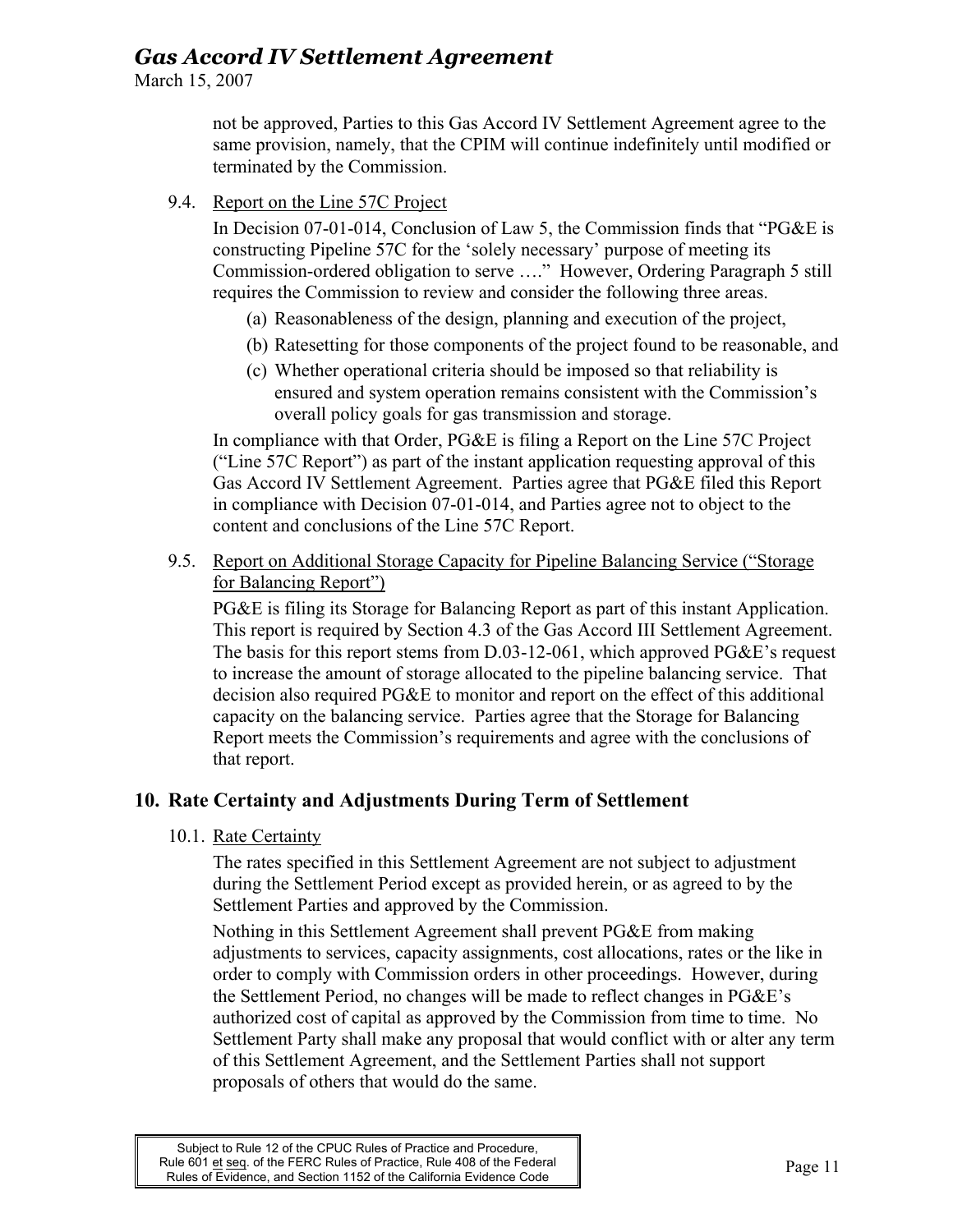March 15, 2007

10.2. BCAP, Annual Gas True-Up, Gas Public Purpose Program Surcharge and **Other Filings** 

Certain end-use customer charges will continue to change during the Settlement Period. These include the distribution rate, the CPUC fee, mandated social program costs (such as the Self Generation Incentive Program), various balancing accounts, and the gas public purpose program surcharge. Such changes occur through Commission decisions and approvals in PG&E's BCAP, Annual Gas True-Up, and other filings. This Settlement Agreement does not change these procedures and filings.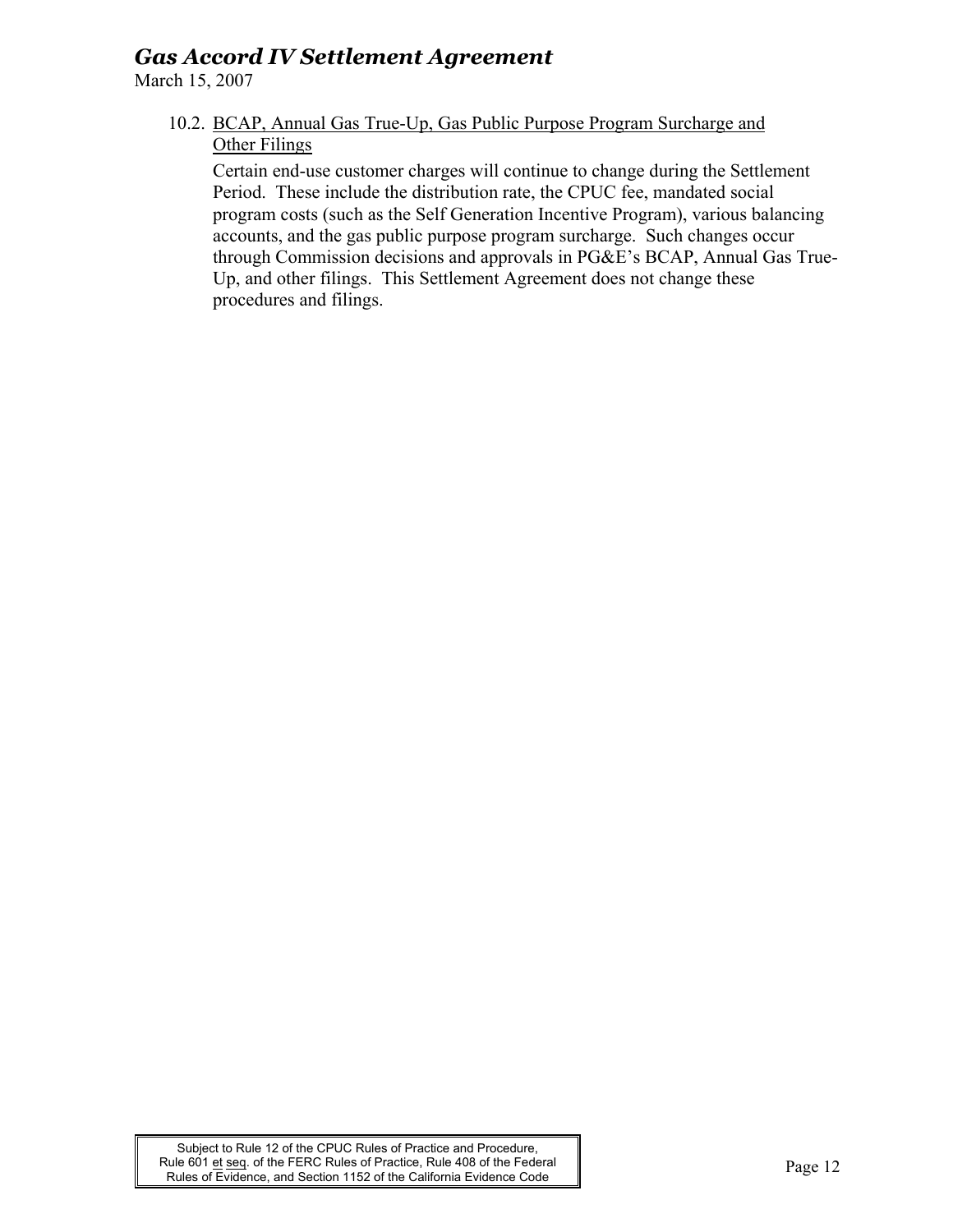March 15, 2007

## **APPENDIX A Tables Supporting the Settlement**

## **Table A-1 Firm Backbone Capacity**

|      |         |           | Heating   |           |                 |
|------|---------|-----------|-----------|-----------|-----------------|
| Line |         | Receipt   | Value     | Shrinkage | <b>Delivery</b> |
| No.  |         | MMcf/d    | MDth/MMcf | Percent   | MDth/d          |
|      | Redwood | 2,020.857 | 1.020     | 1.20%     | 2,036.539       |
|      | Baja    | 1,073.000 | 1.020     | 1.20%     | 1,081.326       |
|      |         |           |           |           |                 |

Note: Delivery Capacity = Receipt Capacity \* Heating Value \*

(1-Shrinkage %)

### **Table A-2 Local Transmission Projects Subject to Revenue Requirement and Rate Adder Mechanism**

| Line       |                                                                 | <b>Estimated</b> | Local Transmission Revenue Requirement Adder, \$ (000) per year |          |                |         |              |          |  |  |
|------------|-----------------------------------------------------------------|------------------|-----------------------------------------------------------------|----------|----------------|---------|--------------|----------|--|--|
| <u>No.</u> |                                                                 | Capital          |                                                                 | Core     | <b>Noncore</b> |         | <b>Total</b> |          |  |  |
|            | <b>Project (Planned Operation Date)</b>                         | \$ million       | 2009                                                            | 2010     | 2009           | 2010    | 2009         | 2010     |  |  |
| 2          | Line 138, 16 miles 30" pipe,<br>Fresno area (November 2008)     | \$38.6           | \$3,926                                                         | \$5,375  | \$1.680        | \$2,300 | \$5,606      | \$7,675  |  |  |
| 3          | Line 108, 11 miles 24" pipe,<br>Sacramento area (November 2008) | \$33.0           | \$4.465                                                         | \$4.726  | \$1,911        | \$2.023 | \$6.375      | \$6,749  |  |  |
| 4          | Line 406, 15 miles 30" pipe,<br>Sacramento area (October 2009)  | \$43.1           |                                                                 | \$3.583  |                | \$1,533 |              | \$5,117  |  |  |
| 5          | Line 407, 4 miles 30" pipe,<br>Sacramento area (October 2009)   | \$11.5           |                                                                 | \$954    |                | \$408   |              | \$1,362  |  |  |
| 6          | Line 407, 8 miles 30" pipe,<br>Sacramento area (October 2009)   | \$25.8           |                                                                 | \$2,143  |                | \$917   |              | \$3,060  |  |  |
|            | Total                                                           | \$151.9          | \$8,391                                                         | \$16,781 | \$3,591        | \$7,182 | \$11,981     | \$23,963 |  |  |

## 8

- 10 Line 138, 16 miles 30" pipe
- 11 Line 108, 11 miles 24" pipe
- 12 Line 406, 15 miles 30" pipe
- 13 Line 407, 4 miles 30" pipe
- 14 Line 407, 8 miles 30" pipe
- 

#### **Local Transmission Rate Adder, \$ per Dth**

| 8  | Core                           |          | <b>Noncore</b> |          |             |
|----|--------------------------------|----------|----------------|----------|-------------|
| 9  | <b>Project</b>                 | 2009     | 2010           | 2009     | <u>2010</u> |
| 10 | Line 138, 16 miles 30" pipe    | \$0.0126 | \$0.0173       | \$0.0055 | \$0.0075    |
| 11 | Line 108, 11 miles 24" pipe    | \$0.0143 | \$0.0152       | \$0.0062 | \$0.0066    |
|    | 12 Line 406, 15 miles 30" pipe |          | \$0.0115       |          | \$0.0050    |
| 13 | Line 407, 4 miles 30" pipe     |          | \$0.0030       |          | \$0.0013    |
| 14 | Line 407, 8 miles 30" pipe     |          | \$0.0068       |          | \$0.0029    |
| 15 | Total                          | \$0.0269 | \$0.0538       | \$0.0117 | \$0.0233    |
|    |                                |          |                |          |             |

Subject to Rule 12 of the CPUC Rules of Practice and Procedure, Page A-1 Rule 601 et seq. of the FERC Rules of Practice, Rule 408 of the Federal Rules of Evidence, and Section 1152 of the California Evidence Code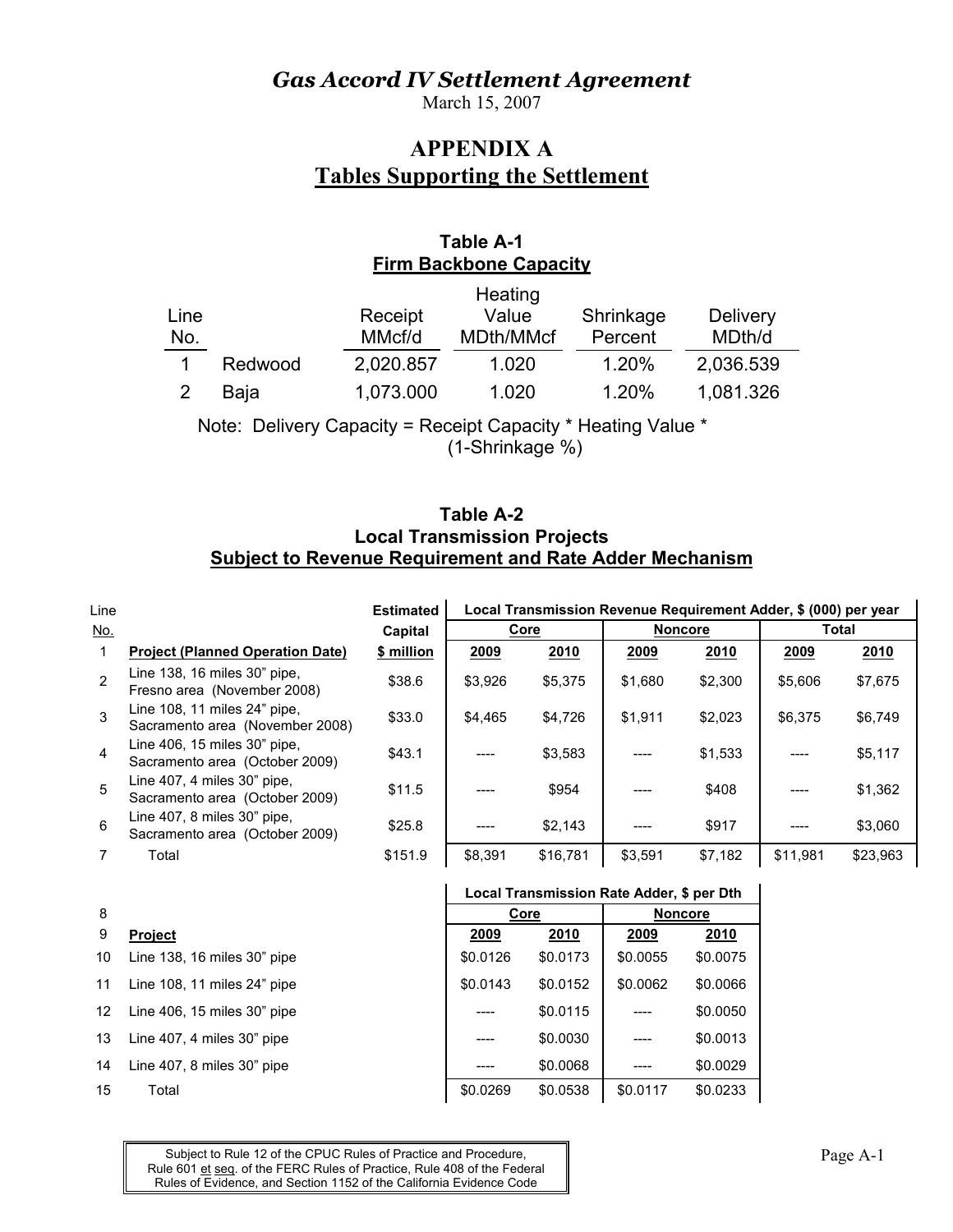**Appendix A (continued)** 

March 15, 2007

### **Table A-3 Local Transmission Bill Credits and Revenue Responsibility**

| Line       |                                                                                                            | <b>GA III</b> |           |           |           |
|------------|------------------------------------------------------------------------------------------------------------|---------------|-----------|-----------|-----------|
| <u>No.</u> |                                                                                                            | 2007          | 2008      | 2009      | 2010      |
| 1          | Moss Landing Units 1 & 2 Local Transmission Bill Credit                                                    |               |           |           |           |
| 2          | Annual, \$000                                                                                              | \$2,000       | \$2,080   | \$2,122   | \$2,164   |
| 3          | Monthly, \$                                                                                                | \$166,667     | \$173,333 | \$176,800 | \$180,336 |
| 4          | <b>City of Redding Local Transmission Bill Credit</b>                                                      |               |           |           |           |
| 5          | Annual, \$000                                                                                              |               | \$50      | \$51      | \$52      |
| 6          | Monthly, \$                                                                                                |               | \$4,167   | \$4,250   | \$4,335   |
| 7          | <b>Modesto Irrigation District Local Transmission Bill Credit</b>                                          |               |           |           |           |
| 8          | Annual, \$000                                                                                              |               | \$50      | \$51      | \$52      |
| 9          | Monthly, \$                                                                                                |               | \$4,167   | \$4,250   | \$4,335   |
| 10         | Turlock Irrigation District Local Transmission Bill Credit                                                 |               |           |           |           |
| 11         | Annual, \$000                                                                                              |               | \$50      | \$51      | \$52      |
| 12         | Monthly, \$                                                                                                |               | \$4,167   | \$4,250   | \$4,335   |
| 13         | City of Santa Clara Local Transmission Bill Credit                                                         |               |           |           |           |
| 14         | Annual, \$000                                                                                              |               | \$50      | \$51      | \$52      |
| 15         | Monthly, \$                                                                                                |               | \$4,167   | \$4,250   | \$4,335   |
| 16         | <b>Total NCGC Member Transmission Bill Credit</b>                                                          |               |           |           |           |
| 17         | Annual, \$000                                                                                              |               | \$200     | \$204     | \$208     |
| 18         | <b>Total Local Transmission Bill Credit</b>                                                                |               |           |           |           |
| 19         | Annual, \$000                                                                                              | \$2,000       | \$2,280   | \$2,326   | \$2,372   |
|            |                                                                                                            |               |           |           |           |
| 20<br>21   | Revenue Recovered Through Surcharge From All Backbone Shippers<br>Responsibity for Moss Landing 1&2, \$000 | \$2,000       | \$1,560   | \$1,591   | \$1,623   |
|            |                                                                                                            |               |           |           |           |
| 22         | Surcharge Rate, \$ per Dth                                                                                 | \$0.0030      | \$0.0024  | \$0.0024  | \$0.0024  |
| 23         | Revenue Recovered Through Surcharge From Backbone Level Customers (G-EG & G-NT)                            |               |           |           |           |
| 24         | Responsibility for Moss Landing 1&2                                                                        |               | \$520     | \$530     | \$541     |
| 25         | <b>Responsibility for NCGC</b>                                                                             |               | \$100     | \$102     | \$104     |
| 26         | Total Revenue Responsibility, \$000                                                                        |               | \$620     | \$632     | \$645     |
| 27         | Surcharge Rate, \$ per Dth                                                                                 |               | \$0.0070  | \$0.0058  | \$0.0053  |
| 28         | <b>Total Revenue Responsibility From Surcharges (a)</b>                                                    |               |           |           |           |
|            | Annual, \$000                                                                                              |               | \$2,180   | \$2,224   | \$2,268   |
|            |                                                                                                            |               |           |           |           |

(a) PG&E is at risk for collecting the difference between the total bill credit and the total revenue responsibility used to calculate the surcharge rates.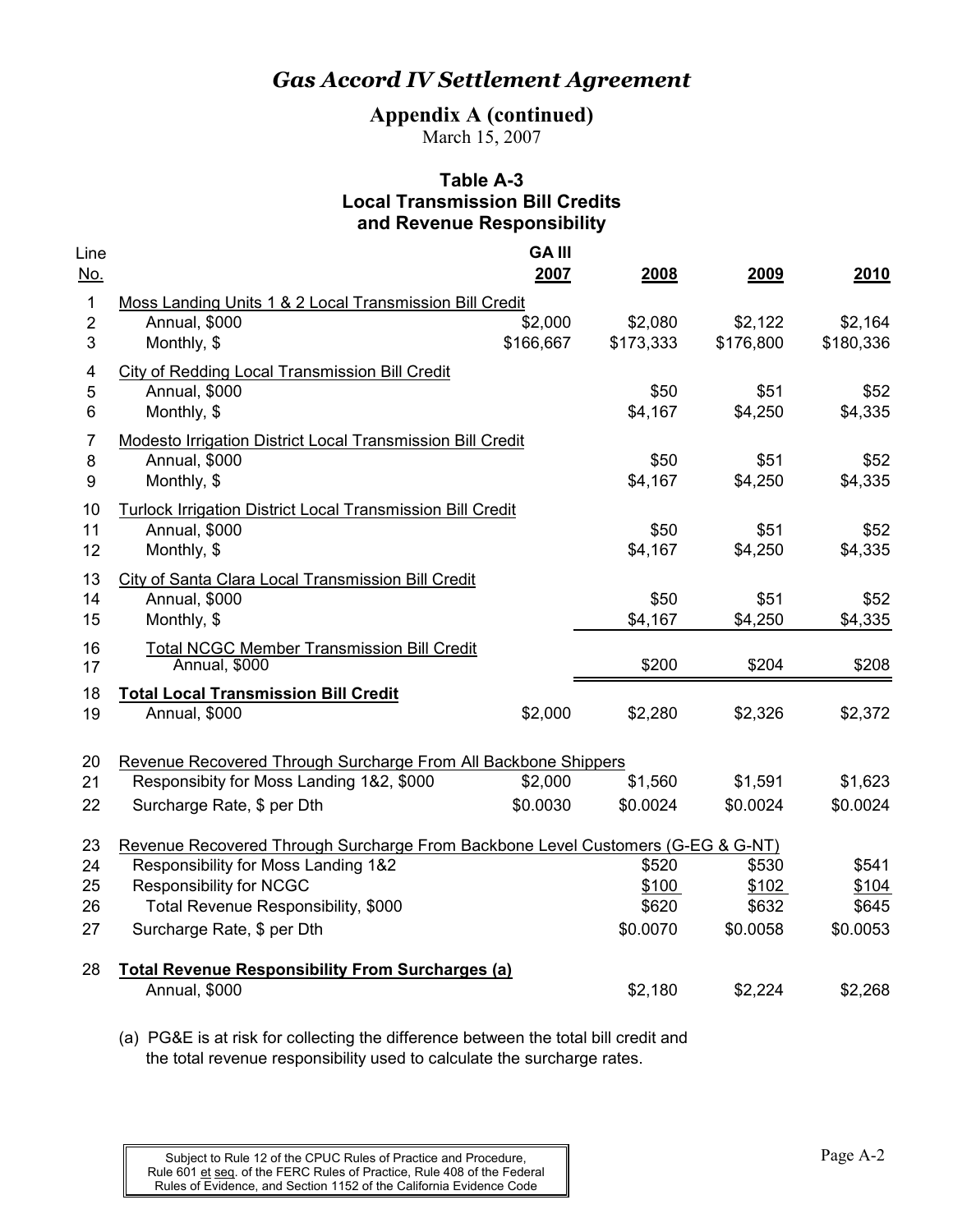**Appendix A (continued)** 

March 15, 2007

## **Table A-4 Revenue Requirement Allocation Between Core and Noncore Customers**

**(\$ thousand)**

|                |                                                 |     |                |    |                                 |    |         |    |           |         | % Change               |         |
|----------------|-------------------------------------------------|-----|----------------|----|---------------------------------|----|---------|----|-----------|---------|------------------------|---------|
| Line           |                                                 |     | <b>Present</b> |    | <b>Gas Accord IV Settlement</b> |    |         |    |           |         | <b>Over Prior Year</b> |         |
| No.            |                                                 |     | 2007           |    | 2008                            |    | 2009    |    | 2010      | 2008    | 2009                   | 2010    |
|                | <b>Core Revenue Requirements</b>                |     |                |    |                                 |    |         |    |           |         |                        |         |
| 1              | <b>Existing Backbone Transmission</b>           | \$  | 77,441         | \$ | 70,657                          | S  | 69,943  | \$ | 69,263    | $-8.8%$ | $-1.0%$                | $-1.0%$ |
| 2              | Net Change in Backbone Capacity                 |     |                |    | 11,360                          |    | 11,245  |    | 11,131    |         | $-1.0%$                | $-1.0%$ |
| 3              | Subtotal Backbone (1)                           |     | 77,441         |    | 82,016                          |    | 81,189  |    | 80,394    | 5.9%    | $-1.0%$                | $-1.0%$ |
| 4              | <b>Local Transmission Base</b>                  |     | 96,812         |    | 100,685                         |    | 102,698 |    | 104,752   | 4.0%    | 2.0%                   | 2.0%    |
| 5              | <b>Local Transmission Adder</b>                 |     |                |    |                                 |    | 8,391   |    | 16,782    |         |                        |         |
| 6              | Storage                                         |     | 43,850         |    | 43,850                          |    | 43,850  |    | 43,850    | 0.0%    | 0.0%                   | 0.0%    |
| $\overline{7}$ | <b>Customer Access Charge</b>                   |     |                |    |                                 |    |         |    |           |         |                        |         |
| 8              | <b>Total Core</b>                               |     | \$218,104      |    | \$226,551                       | \$ | 236,128 | \$ | 245,779   | 3.9%    | 4.2%                   | 4.1%    |
|                | <b>Noncore / Unbundled Revenue Requirements</b> |     |                |    |                                 |    |         |    |           |         |                        |         |
| 9              | Backbone Trans. w/o G-XF Contracts              |     | \$163,684      |    | \$156,697                       | \$ | 155,138 |    | \$153,569 | $-4.3%$ | $-1.0%$                | $-1.0%$ |
| 10             | <b>G-XF Contracts</b>                           |     | 7,551          |    | 7,237                           |    | 7,150   |    | 7,024     | $-4.2%$ | $-1.2%$                | $-1.8%$ |
| 11             | Subtotal Backbone Transmission                  |     | 171,235        |    | 163,935                         |    | 162,288 |    | 160,593   | $-4.3%$ | $-1.0%$                | $-1.0%$ |
| 12             | <b>Local Transmission Base</b>                  |     | 41,426         |    | 43,083                          |    | 43,945  |    | 44,823    | 4.0%    | $2.0\%$                | 2.0%    |
| 13             | <b>Local Transmission Adder</b>                 |     |                |    |                                 |    | 3,590   |    | 7,181     |         |                        |         |
| 14             | Storage                                         |     | 7,750          |    | 7,750                           |    | 7,750   |    | 7,750     | 0.0%    | $0.0\%$                | 0.0%    |
| 15             | <b>Customer Access Charge</b>                   |     | 5,174          |    | 5,174                           |    | 5,174   |    | 5,174     | 0.0%    | 0.0%                   | 0.0%    |
| 16             | Total Noncore / Unbundled                       |     | \$ 225,584     |    | \$219,941                       | \$ | 222,747 |    | \$225,521 | $-2.5%$ | 1.3%                   | 1.2%    |
|                | <b>Total Revenue Requirements</b>               |     |                |    |                                 |    |         |    |           |         |                        |         |
| 17             | Backbone Trans. w/o G-XF Contracts              | \$. | 241,125        |    | \$238,714                       | \$ | 236,327 | \$ | 233,963   | $-1.0%$ | $-1.0%$                | $-1.0%$ |
| 18             | <b>G-XF Contracts</b>                           |     | 7.551          |    | 7,237                           |    | 7,150   |    | 7,024     | $-4.2%$ | $-1.2%$                | $-1.8%$ |
| 19             | Subtotal Backbone Transmission                  |     | 248,676        |    | 245,951                         |    | 243,477 |    | 240,987   | $-1.1%$ | $-1.0\%$               | $-1.0%$ |
| 20             | <b>Local Transmission Base</b>                  |     | 138,238        |    | 143,768                         |    | 146,643 |    | 149,576   | 4.0%    | 2.0%                   | 2.0%    |
| 21             | <b>Local Transmission Adder</b>                 |     |                |    |                                 |    | 11,981  |    | 23,963    |         |                        |         |
| 22             | Storage (2)                                     |     | 51,600         |    | 51,600                          |    | 51,600  |    | 51,600    | 0.0%    | 0.0%                   | 0.0%    |
| 23             | <b>Customer Access Charge</b>                   |     | 5,174          |    | 5,174                           |    | 5,174   |    | 5,174     | 0.0%    | 0.0%                   | 0.0%    |
| 24             | <b>Total GT&amp;S</b>                           |     | \$443,688      |    | \$446,493                       | \$ | 458,875 |    | \$471.299 | 0.6%    | 2.8%                   | 2.7%    |

(1) 2008-2010 Core Backbone revenue responsibility assumes an average 76.5% load factor and includes the core's share of the local transmission bill credits as presented in Appendix A, Table A-3. Beginning in 2008, Core proposes to increase its annual Baja capacity holdings, and decrease its annual Silverado and seasonal Baja capacity holdings.

(2) 2007-2010 storage revenue requirements include the carrying costs on noncycled working gas and cycle gas.

(3) Totals may not agree with the sum of the numbers shown due to rounding.

Subject to Rule 12 of the CPUC Rules of Practice and Procedure, Page A-3 Rule 601 et seq. of the FERC Rules of Practice, Rule 408 of the Federal Rules of Evidence, and Section 1152 of the California Evidence Code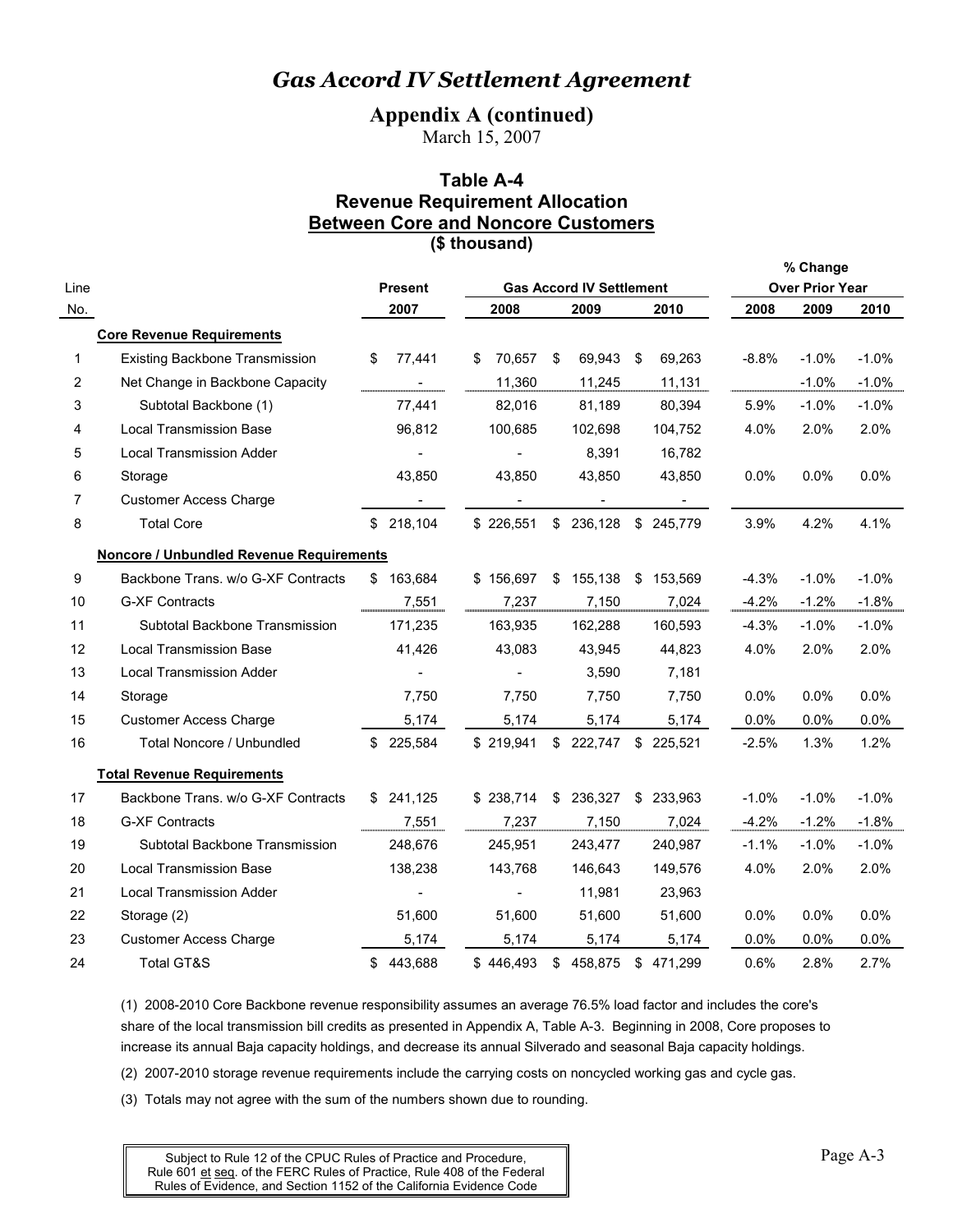**March 15, 2007** 

## **APPENDIX B**

## **Detailed Rate Tables**

Subject to Rule 12 of the CPUC Rules of Practice and Procedure, Rule 601 et seq. of the FERC Rules of Practice, Rule 408 of the Federal Rules of Evidence, and Section 1152 of the California Evidence Code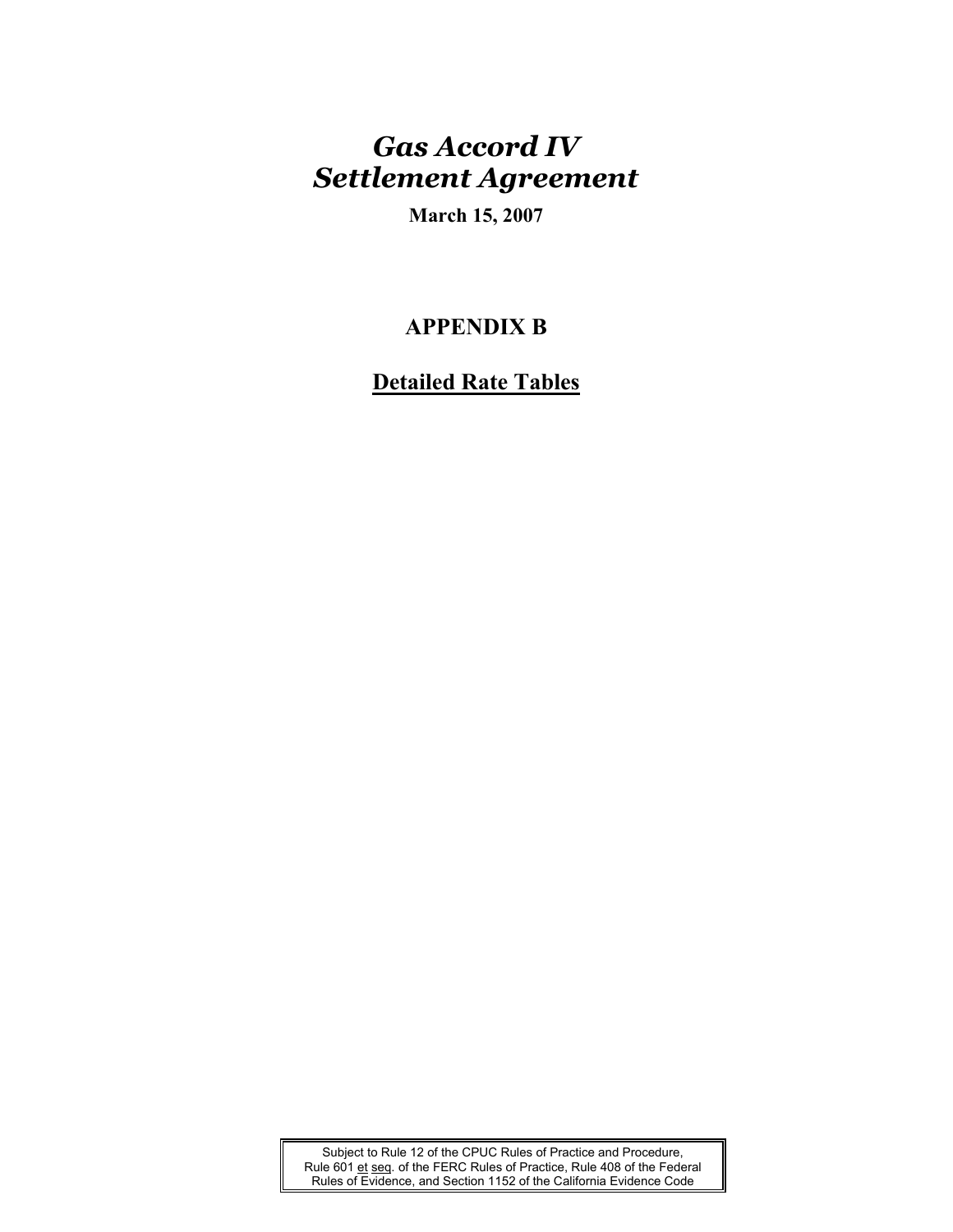### **Appendix B**

March 15, 2007

### **Table 1 Illustrative End-Use Class Average Rates (\$/dth) (a)**

|                                                 | <b>Present</b><br><b>Rates</b><br>2007 | <b>Settlement</b><br><b>Rates</b><br>2008 | %<br><b>Change</b> |
|-------------------------------------------------|----------------------------------------|-------------------------------------------|--------------------|
| <b>Core Retail Bundled Service (b)</b>          |                                        |                                           |                    |
| <b>Residential Non-CARE</b>                     | 13.754                                 | 13.827                                    | 0.5%               |
| <b>Small Commercial</b>                         | 12.539                                 | 12.609                                    | 0.6%               |
| Large Commercial                                | 10.095                                 | 10.154                                    | 0.6%               |
| <b>Core Retail Transport Only (c)</b>           |                                        |                                           |                    |
| <b>Residential Non-CARE</b>                     | 4.692                                  | 4.704                                     | 0.3%               |
| Small Commercial                                | 3.556                                  | 3.568                                     | 0.4%               |
| Large Commercial                                | 1.462                                  | 1.474                                     | 0.9%               |
| <b>Noncore Retail Transportation Only (c)</b>   |                                        |                                           |                    |
| Industrial - Distribution                       | 1.311                                  | 1.316                                     | $0.4\%$            |
| Industrial - Transmission                       | 0.473                                  | 0.478                                     | 1.1%               |
| Industrial - Backbone                           | 0.292                                  | 0.299                                     | 2.4%               |
| Electric Generation - Distribution/Transmission | 0.244                                  | 0.249                                     | 2.2%               |
| Electric Generation - Backbone                  | 0.110                                  | 0.116                                     | 6.4%               |
| <b>Wholesale Transportation Only (c)</b>        |                                        |                                           |                    |
| <b>Alpine Natural Gas</b>                       | 0.296                                  | 0.302                                     | 1.8%               |
| Coalinga                                        | 0.288                                  | 0.294                                     | 1.9%               |
| <b>Island Energy</b>                            | 0.495                                  | 0.500                                     | 1.1%               |
| Palo Alto                                       | 0.221                                  | 0.226                                     | 2.4%               |
| West Coast Gas - Castle                         | 0.684                                  | 0.689                                     | 0.8%               |
| West Coast Gas - Mather D                       | 0.543                                  | 0.548                                     | 1.0%               |
| West Coast Gas - Mather T                       | 0.297                                  | 0.302                                     | 1.8%               |

- a) Present 2007 rates are based on PG&E's 2007 Annual Gas True-Up Filing (Advice Letter 2780-G & 2780- G-A), 2004 BCAP Decision D. 05-06-029 and the Gas Accord III D.04-12-050.
- b) PG&E's bundled gas service is for core customers only. Intrastate backbone transmission and storage costs addressed in this proceeding, are included in end use rates paid by bundled core customers. Bundled service also includes a procurement cost for gas purchases, transportation on Canadian and Interstate pipelines, and core brokerage. An illustrative annual 2007 weighted average cost of gas (WACOG) of \$7.69 as filed in Advice Letter 2780-G/2780-G-A, adjusted for intrastate backbone usage charges, is assumed in all present and proposed bundled core rates. Core bundled rates also includes the cost of transportation and delivery of gas from the citygate to the customer's burnertip, including local transmission, distribution, customer access, public purpose, and mandated programs and other charges.
- c) PG&E's transportation-only gas service is for core and noncore customers. Transportation-only service begins at PG&E's citygate and includes the applicable costs of gas transportation and delivery on PG&E's local transmission, including distribution, customer access, public purpose programs and customer class charges. Transportation-only rates exclude backbone transmission and storage costs.
- d) Actual transportation rates will vary depending on the customer's load factor and seasonal usage. The rates shown here are averages for each class.
- e) Dollar difference are due to rounding.

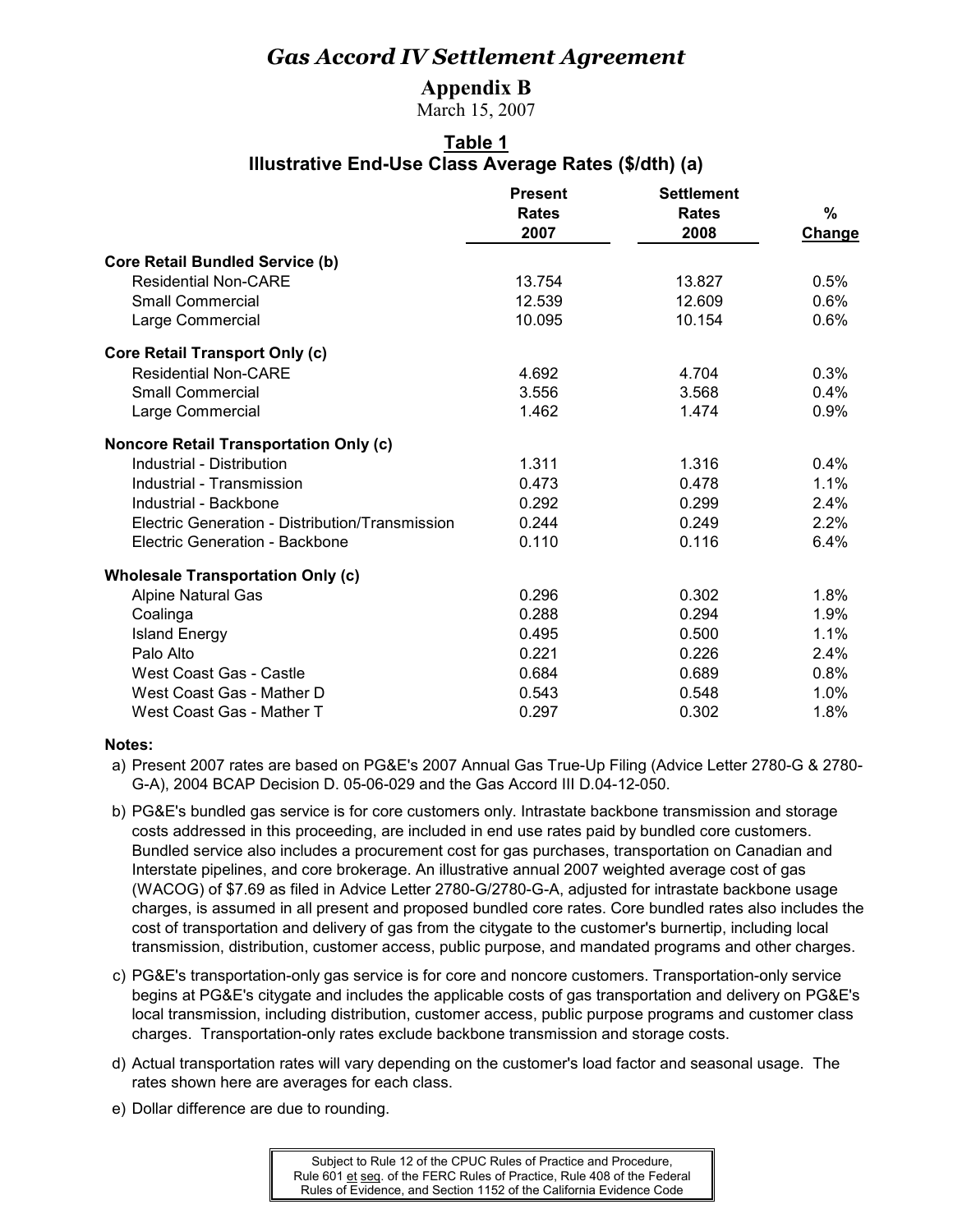### **Appendix B**

March 15, 2007

### **Table 2 2008 Rate Detail By End-Use Customer Class, Including Illustrative Components, (\$/dth)**

|                                                        |       |                      |                      | <b>Noncore Transportation</b> |                   |           |                     |                           |  |  |
|--------------------------------------------------------|-------|----------------------|----------------------|-------------------------------|-------------------|-----------|---------------------|---------------------------|--|--|
|                                                        |       | Core (a)             |                      |                               | <b>Industrial</b> |           | <b>Electric Gen</b> |                           |  |  |
|                                                        | Res   | <b>Small</b><br>Comm | Large<br>Comm        | <b>Dist</b>                   | Trans             | <u>BB</u> | D/T                 | $\underline{\mathsf{BB}}$ |  |  |
| <b>End-Use Transportation:</b>                         |       |                      |                      |                               |                   |           |                     |                           |  |  |
| Local Transmission & LT Rate Adder                     | 0.323 | 0.323                | 0.323                | 0.140                         | 0.140             | 0.000     | 0.140               | 0.000                     |  |  |
| Backbone Level End-Use Surcharge                       |       |                      |                      |                               |                   | 0.007     |                     | 0.007                     |  |  |
| Distribution (b)                                       | 3.664 | 2.082                | 0.604                | 0.808                         | 0.047             | 0.000     | 0.016               | 0.016                     |  |  |
| Mandated Customer Programs and Other Charges:          |       |                      |                      |                               |                   |           |                     |                           |  |  |
| Self Generation Incentive Program                      | 0.008 | 0.008                | 0.008                | 0.008                         | 0.008             | 0.008     | 0.008               | 0.008                     |  |  |
| <b>CPUC Fee</b>                                        | 0.008 | 0.008                | 0.008                | 0.008                         | 0.008             | 0.008     | 0.007               | 0.007                     |  |  |
| <b>Balancing Accounts</b>                              | 0.315 | 0.319                | 0.065                | 0.056                         | 0.069             | 0.070     | 0.069               | 0.069                     |  |  |
| Volumetric End-Use Rate                                | 4.318 | 2.741                | 1.008                | 1.020                         | 0.271             | 0.092     | 0.240               | 0.107                     |  |  |
| Customer/ Customer Access Charge (c)                   | 0.000 | 0.539                | 0.048                | 0.078                         | 0.021             | 0.021     | 0.009               | 0.009                     |  |  |
| <b>Total End-Use Rate</b>                              | 4.318 | 3.280                | 1.056                | 1.098                         | 0.293             | 0.114     | 0.249               | 0.116                     |  |  |
| Gas Public Purpose Program Surcharge                   | 0.386 | 0.289                | 0.419                | 0.218                         | 0.185             | 0.185     | 0.000               | 0.000                     |  |  |
| Total Rate                                             | 4.704 | 3.568                | 1.474                | 1.316                         | 0.478             | 0.299     | 0.249               | 0.116                     |  |  |
| <b>Procurement Charges for Bundled Core Customers:</b> |       |                      |                      |                               |                   |           |                     |                           |  |  |
| $\sim$                                                 |       | $\sim$ $\sim$        | $\sim$ $\sim$ $\sim$ |                               |                   |           |                     |                           |  |  |

| Storage                         | 0.1505 | 0.142  | 0.091  |
|---------------------------------|--------|--------|--------|
| <b>Backbone Capacity</b>        | 0.2187 | 0.201  | 0.108  |
| <b>Backbone Usage</b>           | 0.083  | 0.083  | 0.083  |
| WACOG (d)                       | 7.616  | 7.616  | 7.616  |
| Interstate Capacity and Other   | 1.055  | 0.999  | 0.781  |
| <b>Total Core Procurement</b>   | 9.1225 | 9.041  | 8.679  |
| <b>Total Core Bundled Rates</b> | 13.827 | 12.609 | 10.154 |
|                                 |        |        |        |

|                                               | <b>Wholesale Transportation</b> |          |        |             |            |                             |                             |  |
|-----------------------------------------------|---------------------------------|----------|--------|-------------|------------|-----------------------------|-----------------------------|--|
|                                               |                                 |          | Island | Palo        | <b>WCG</b> | <b>WCG</b><br><b>Mather</b> | <b>WCG</b><br><b>Mather</b> |  |
| <b>End-Use Transportation:</b>                | <b>Alpine</b>                   | Coalinga | Energy | <u>Alto</u> | Castle     | <b>Dist</b>                 | <b>Trans</b>                |  |
| Local Transmission & LT Rate Adder            | 0.140                           | 0.140    | 0.140  | 0.140       | 0.140      | 0.140                       | 0.140                       |  |
| Backbone Level End-Use Surcharge              |                                 |          |        |             |            |                             |                             |  |
| Distribution (b)                              | 0.000                           | 0.000    | 0.000  | 0.000       | 0.180      | 0.248                       | 0.000                       |  |
| Mandated Customer Programs and Other Charges: |                                 |          |        |             |            |                             |                             |  |
| Self Generation Incentive Program             | 0.000                           | 0.000    | 0.000  | 0.000       | 0.000      | 0.000                       | 0.000                       |  |
| <b>CPUC</b> Fee                               | 0.000                           | 0.000    | 0.000  | 0.000       | 0.000      | 0.000                       | 0.000                       |  |
| <b>Balancing Accounts</b>                     | 0.069                           | 0.069    | 0.069  | 0.069       | 0.066      | 0.066                       | 0.069                       |  |
| <b>Volumetric End-Use Rate</b>                | 0.209                           | 0.209    | 0.209  | 0.209       | 0.386      | 0.455                       | 0.209                       |  |
| Customer/ Customer Access Charge (c)          | 0.093                           | 0.085    | 0.291  | 0.017       | 0.303      | 0.093                       | 0.093                       |  |
| Total End-Use Rate                            | 0.302                           | 0.294    | 0.500  | 0.226       | 0.689      | 0.548                       | 0.302                       |  |

#### **Notes:**

a) Class average rates reflect load shape for bundled core.

b) Distribution rates represent the annual class average.

c) Customer access and customer charges represent the class average volumetric equivalent of the monthly charge.

- d) Reflects the annual average 2007 WACOG of \$7.69/dth as filed in Advice Letter 2780-G/2780-G-A, adjusted for intrastate backbone usage charges.
- e) Dollar difference are due to rounding.

Subject to Rule 12 of the CPUC Rules of Practice and Procedure, Rule 601 et seq. of the FERC Rules of Practice, Rule 408 of the Federal Rules of Evidence, and Section 1152 of the California Evidence Code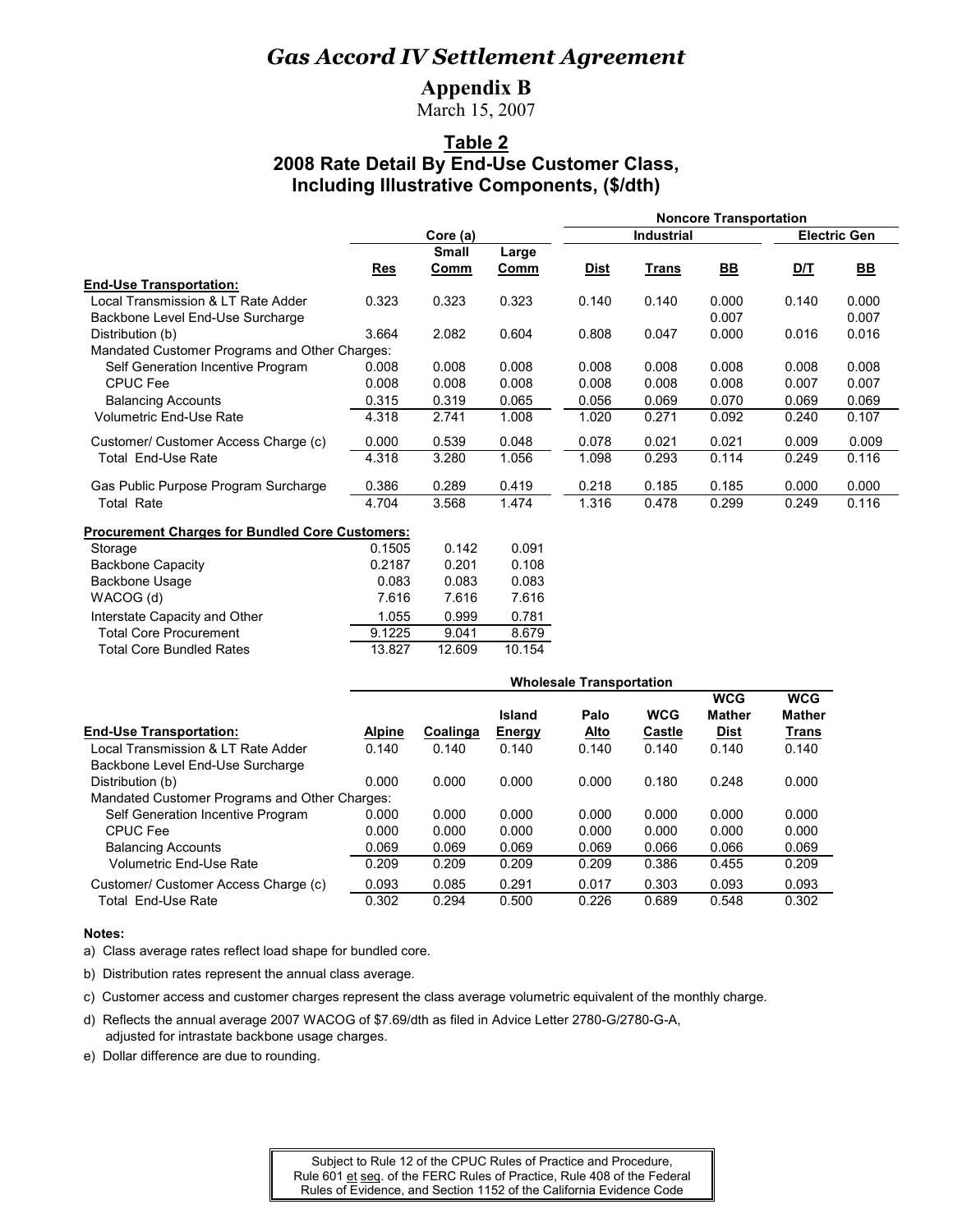### **Appendix B**

March 15, 2007

### **Table 3 Firm Backbone Transportation Annual Rates (AFT) – SFV Rate Design On-System Transportation Service**

|                                                                      |                                                          | <b>GA III</b><br>2007   | 2008                    | 2009                    | 2010                    |
|----------------------------------------------------------------------|----------------------------------------------------------|-------------------------|-------------------------|-------------------------|-------------------------|
|                                                                      |                                                          |                         |                         |                         |                         |
| Redwood - Core<br><b>Reservation Charge</b><br>Usage Charge<br>Total | (\$/dth/mol)<br>(\$/dth)<br>(\$/dth @ Full<br>Contract)  | 4.897<br>0.014<br>0.175 | 4.425<br>0.013<br>0.158 | 4.379<br>0.013<br>0.157 | 4.337<br>0.012<br>0.155 |
| <b>Redwood Path</b>                                                  |                                                          |                         |                         |                         |                         |
| <b>Reservation Charge</b><br>Usage Charge<br>Total                   | (\$/dth/mol)<br>(\$/dth)<br>(\$/dth @ Full<br>Contract)  | 9.323<br>0.008<br>0.314 | 8.910<br>0.007<br>0.300 | 8.820<br>0.007<br>0.297 | 8.733<br>0.007<br>0.294 |
| <b>Baja Path</b>                                                     |                                                          |                         |                         |                         |                         |
| <b>Reservation Charge</b><br><b>Usage Charge</b><br>Total            | (\$/dth/mol)<br>(\$/dth)<br>(\$/dth @ Full<br>Contract)  | 8.905<br>0.015<br>0.308 | 9.419<br>0.016<br>0.325 | 9.325<br>0.015<br>0.322 | 9.232<br>0.015<br>0.319 |
| <b>Silverado and Mission Paths</b>                                   |                                                          |                         |                         |                         |                         |
| <b>Reservation Charge</b><br>Usage Charge<br>Total                   | (\$/dth/mol)<br>(\$/dth)<br>$($/dth @$ Full<br>Contract) | 4.620<br>0.007<br>0.158 | 4.574<br>0.006<br>0.156 | 4.528<br>0.006<br>0.155 | 4.483<br>0.006<br>0.153 |

- a) Rates are only the backbone transmission charge component of the transmission service. They exclude local transmission charges, mandated customer programs and other charges, customer access charges, distribution charges, storage charges, and shrinkage charges.
- b) Backbone transmission charges are based on a 76.5 percent load factor.
- c) The "Total" rows represent the average backbone transmission charge incurred by a firm shipper that uses its full contract quantity at a 100 percent load factor.
- d) Customers delivering gas to storage pay the applicable backbone transmission on-system rate from Redwood, Baja and Silverado.
- e) Dollar difference are due to rounding.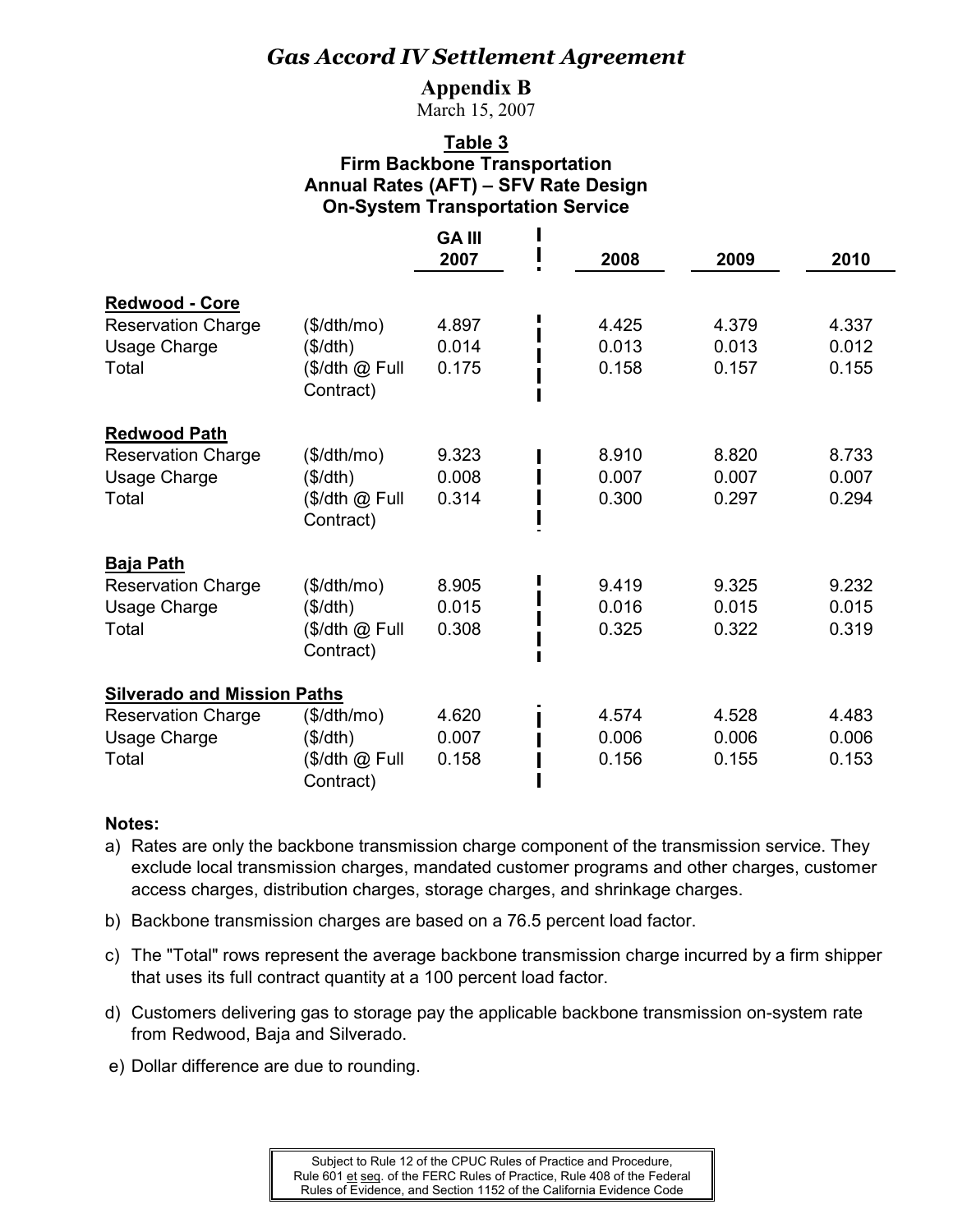### **Appendix B**

March 15, 2007

### **Table 4 Firm Backbone Transportation Annual Rates (AFT) – MFV Rate Design On-System Transportation Service**

|                                                                             |                                                         | <b>GA III</b><br>2007   | 2008                    | 2009                    | 2010                    |
|-----------------------------------------------------------------------------|---------------------------------------------------------|-------------------------|-------------------------|-------------------------|-------------------------|
|                                                                             |                                                         |                         |                         |                         |                         |
| Redwood - Core<br><b>Reservation Charge</b><br><b>Usage Charge</b><br>Total | (\$/dth/mol)<br>(\$/dth)<br>(\$/dth @ Full<br>Contract) | 3.759<br>0.052<br>0.175 | 3.397<br>0.046<br>0.158 | 3.362<br>0.046<br>0.157 | 3.329<br>0.046<br>0.155 |
| <b>Redwood Path</b>                                                         |                                                         |                         |                         |                         |                         |
| <b>Reservation Charge</b><br><b>Usage Charge</b><br>Total                   | (\$/dth/mol)<br>(\$/dth)<br>(\$/dth @ Full<br>Contract) | 5.413<br>0.136<br>0.314 | 5.173<br>0.130<br>0.300 | 5.120<br>0.129<br>0.297 | 5.070<br>0.127<br>0.294 |
| <b>Baja Path</b>                                                            |                                                         |                         |                         |                         |                         |
| <b>Reservation Charge</b><br><b>Usage Charge</b><br>Total                   | (\$/dth/mol)<br>(\$/dth)<br>(\$/dth @ Full<br>Contract) | 6.756<br>0.086<br>0.308 | 7.145<br>0.090<br>0.325 | 7.075<br>0.089<br>0.322 | 7.004<br>0.089<br>0.319 |
| <b>Silverado and Mission Paths</b>                                          |                                                         |                         |                         |                         |                         |
| <b>Reservation Charge</b><br><b>Usage Charge</b><br>Total                   | (\$/dth/mol)<br>(\$/dth)<br>(\$/dth @ Full<br>Contract) | 3.178<br>0.054<br>0.158 | 3.147<br>0.053<br>0.156 | 3.115<br>0.052<br>0.155 | 3.084<br>0.052<br>0.153 |

- a) Rates are only the backbone transmission charge component of the transmission service. They exclude local transmission charges, mandated customer programs and other charges, customer access charges, distribution charges, storage charges, and shrinkage charges.
- b) Backbone transmission charges are based on a 76.5 percent load factor.
- c) The "Total" rows represent the average backbone transmission charge incurred by a firm shipper that uses its full contract quantity at a 100 percent load factor.
- d) Customers delivering gas to storage pay the applicable backbone transmission on-system rate from Redwood, Baja and Silverado.
- e) Dollar difference are due to rounding.

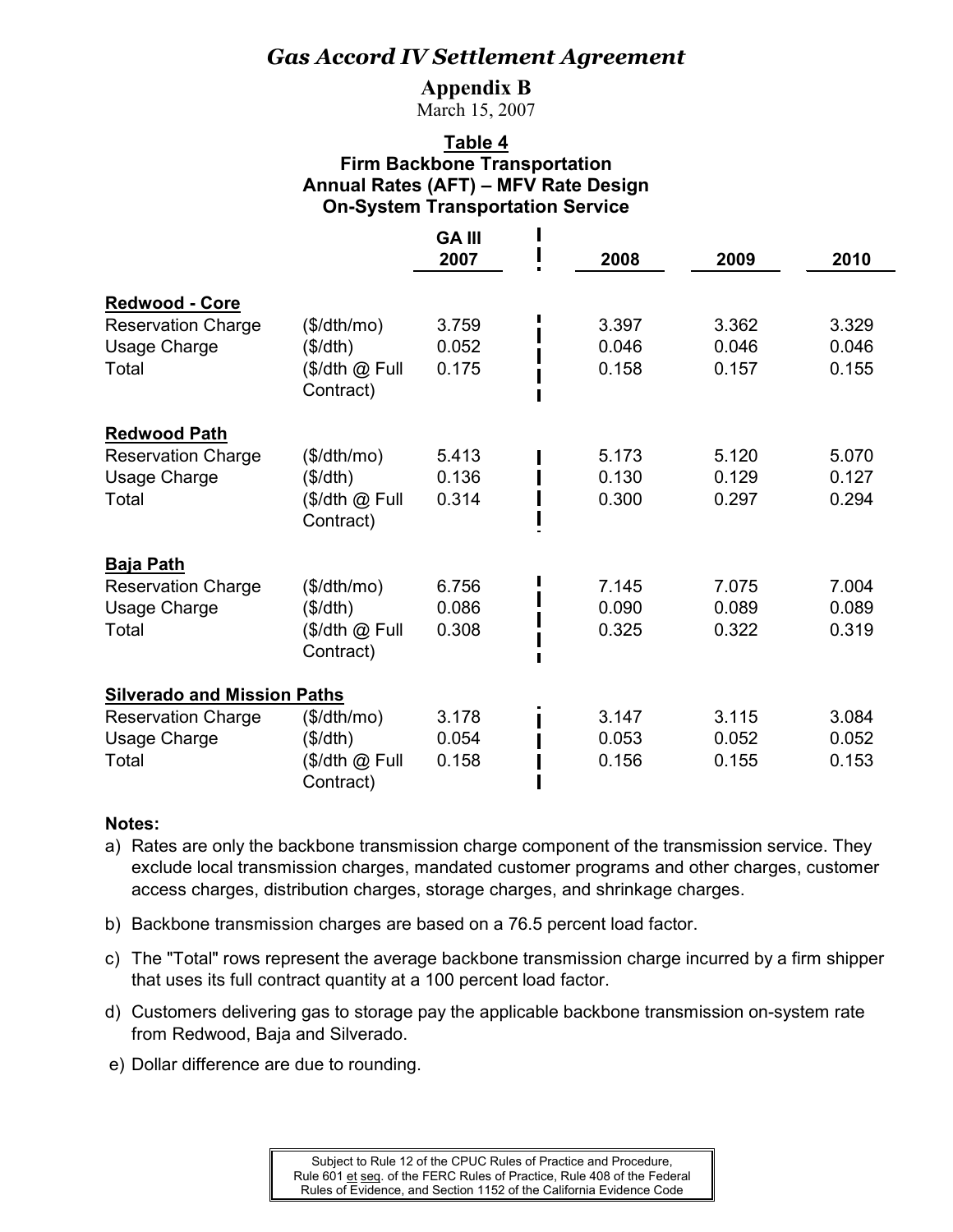### **Appendix B**

March 15, 2007

### **Table 5 Firm Backbone Transportation Seasonal Rates (SFT) – SFV Rate Design On-System Transportation Service**

|                                                                                    |                                                         | <b>GAIII</b><br>2007     | 2008                     | 2009                     | 2010                     |
|------------------------------------------------------------------------------------|---------------------------------------------------------|--------------------------|--------------------------|--------------------------|--------------------------|
| <b>Redwood Path</b><br><b>Reservation Charge</b><br><b>Usage Charge</b><br>Total   | (\$/dth/mol)<br>(\$/dth)<br>(\$/dth @ Full<br>Contract) | 11.187<br>0.009<br>0.377 | 10.692<br>0.008<br>0.360 | 10.584<br>0.008<br>0.356 | 10.480<br>0.008<br>0.353 |
| <b>Baja Path</b><br><b>Reservation Charge</b><br><b>Usage Charge</b><br>Total      | (\$/dth/mol)<br>(\$/dth)<br>(\$/dth @ Full<br>Contract) | 10.686<br>0.019<br>0.370 | 11.302<br>0.019<br>0.390 | 11.190<br>0.019<br>0.386 | 11.078<br>0.018<br>0.383 |
| <b>Silverado Path</b><br><b>Reservation Charge</b><br><b>Usage Charge</b><br>Total | (\$/dth/mol)<br>(\$/dth)<br>$$/dth @$ Full<br>Contract) | 5.544<br>0.008<br>0.190  | 5.489<br>0.007<br>0.188  | 5.434<br>0.007<br>0.186  | 5.379<br>0.007<br>0.184  |

### **Notes:**

a) Firm Seasonal rates are 120 percent of Firm Annual rates.

- b) Rates are only the backbone transmission charge component of the transmission service. They exclude local transmission charges, mandated customer programs and other charges, customer access charges, distribution charges, storage charges, and shrinkage charges.
- c) The "Total" rows represent the average backbone transmission charge incurred by a firm shipper that uses its full contract quantity at a 100 percent load factor.
- d) Customers delivering gas to storage pay the applicable backbone transmission on-system rate from Redwood, Baja and Silverado.
- e) Firm seasonal service is available to on-system paths for a minimum term of three consecutive months in one season. Winter season is November through March. Summer season is April through October.
- f) Dollar difference are due to rounding.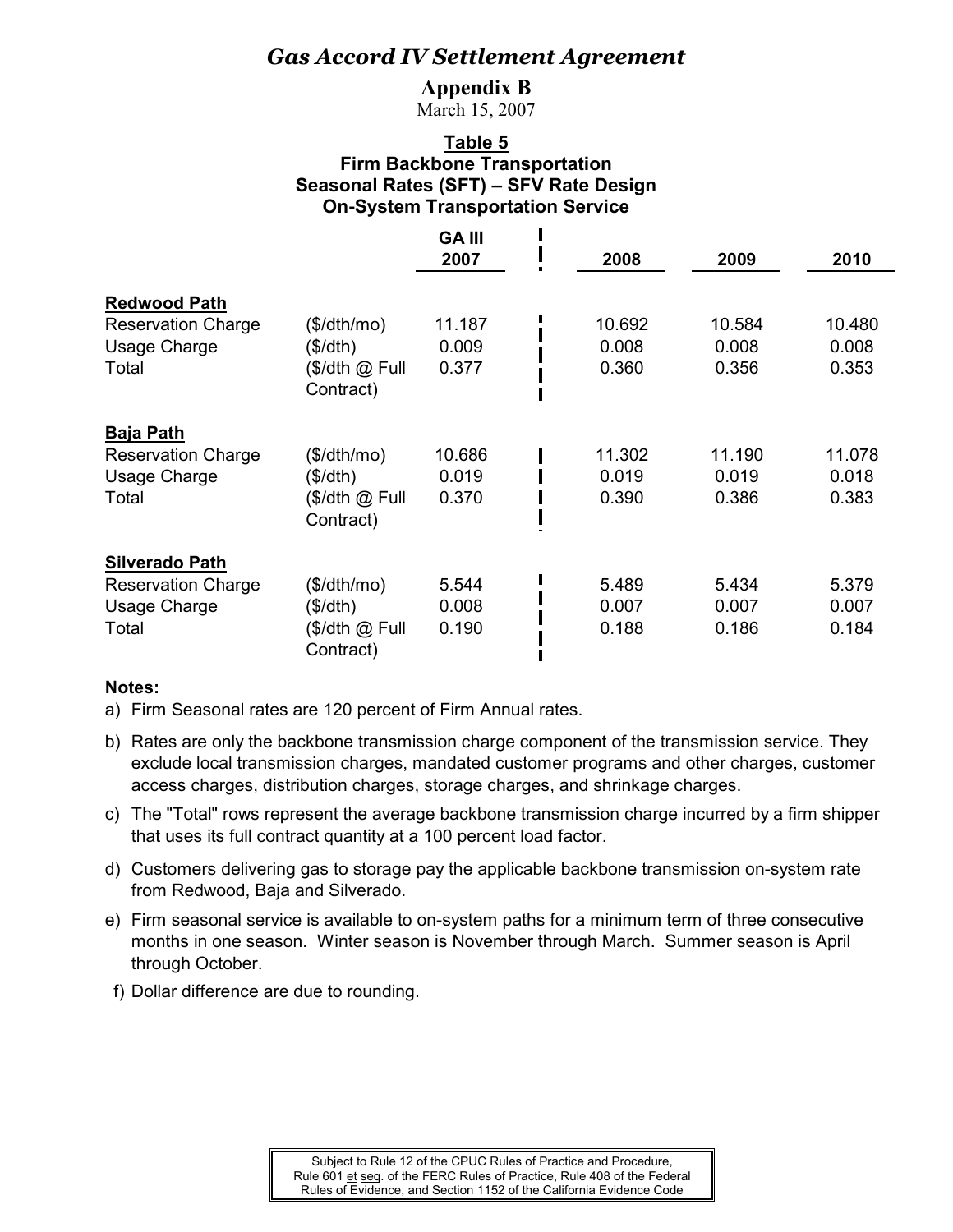### **Appendix B**

March 15, 2007

### **Table 6 Firm Backbone Transportation Seasonal Rates (SFT) – MFV Rate Design On-System Transportation Service**

|                           |                | <b>GA III</b> |       |       |       |
|---------------------------|----------------|---------------|-------|-------|-------|
|                           |                | 2007          | 2008  | 2009  | 2010  |
| <b>Redwood Path</b>       |                |               |       |       |       |
| <b>Reservation Charge</b> | (\$/dth/mo)    | 6.495         | 6.207 | 6.145 | 6.084 |
| <b>Usage Charge</b>       | (\$/dth)       | 0.164         | 0.156 | 0.154 | 0.153 |
| Total                     | (\$/dth @ Full | 0.377         | 0.360 | 0.356 | 0.353 |
|                           | Contract)      |               |       |       |       |
| <b>Baja Path</b>          |                |               |       |       |       |
| <b>Reservation Charge</b> | (\$/dth/mol)   | 8.107         | 8.574 | 8.489 | 8.404 |
| <b>Usage Charge</b>       | (\$/dth)       | 0.103         | 0.108 | 0.107 | 0.106 |
| Total                     | (\$/dth @ Full | 0.370         | 0.390 | 0.386 | 0.383 |
|                           | Contract)      |               |       |       |       |
| <b>Silverado Path</b>     |                |               |       |       |       |
| <b>Reservation Charge</b> | (\$/dth/mo)    | 3.814         | 3.776 | 3.738 | 3.701 |
| Usage Charge              | (\$/dth)       | 0.065         | 0.063 | 0.063 | 0.062 |
| Total                     | (\$/dth @ Full | 0.190         | 0.188 | 0.186 | 0.184 |
|                           | Contract)      |               |       |       |       |

- a) Firm Seasonal rates are 120 percent of Firm Annual rates.
- b) Rates are only the backbone transmission charge component of the transmission service. They exclude local transmission charges, mandated customer programs and other charges, customer access charges, distribution charges, storage charges, and shrinkage charges.
- c) The "Total" rows represent the average backbone transmission charge incurred by a firm shipper that uses its full contract quantity at a 100 percent load factor.
- d) Customers delivering gas to storage pay the applicable backbone transmission on-system rate from Redwood, Baja and Silverado.
- e) Firm seasonal service is available to on-system paths for a minimum term of three consecutive months in one season. Winter season is November through March. Summer season is April through October.
- f) Dollar difference are due to rounding.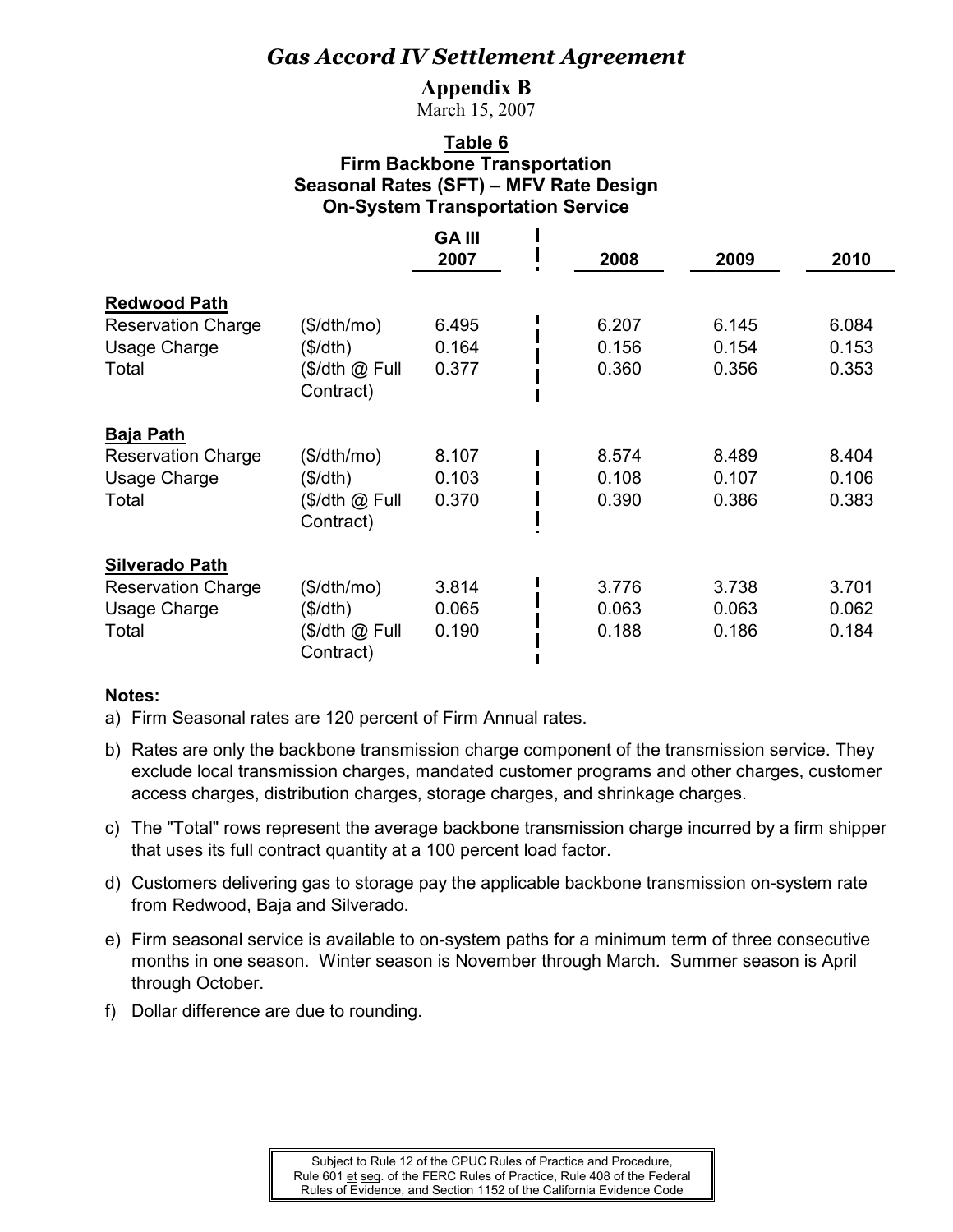### **Appendix B**

March 15, 2007

### **Table 7 As-Available Backbone Transportation On-System Transportation Service**

|                                            |          | <b>GAIII</b><br>2007 |   | 2008  | 2009  | 2010  |
|--------------------------------------------|----------|----------------------|---|-------|-------|-------|
| <b>Redwood Path</b><br><b>Usage Charge</b> | (\$/dth) | 0.377                | I | 0.360 | 0.356 | 0.353 |
| <b>Baja Path</b><br><b>Usage Charge</b>    | (\$/dth) | 0.370                | Ī | 0.390 | 0.386 | 0.383 |
| <b>Silverado Path</b><br>Usage Charge      | (\$/dth) | 0.190                |   | 0.188 | 0.186 | 0.184 |
| <b>Mission Path</b><br><b>Usage Charge</b> | (\$/dth) | 0.000                |   | 0.000 | 0.000 | 0.000 |

- a) As-Available rates are 120 percent of Firm Annual rates.
- b) Rates are only the backbone transmission charge component of the transmission service. They exclude local transmission charges, mandated customer programs and other charges, customer access charges, distribution charges, storage charges, and shrinkage charges.
- c) Mission path service represents on-system storage to on-system transportation. Customers delivering gas to storage facilities pay the applicable backbone transmission onsystem rate from Redwood, Baja or Silverado.
- d) Dollar difference are due to rounding.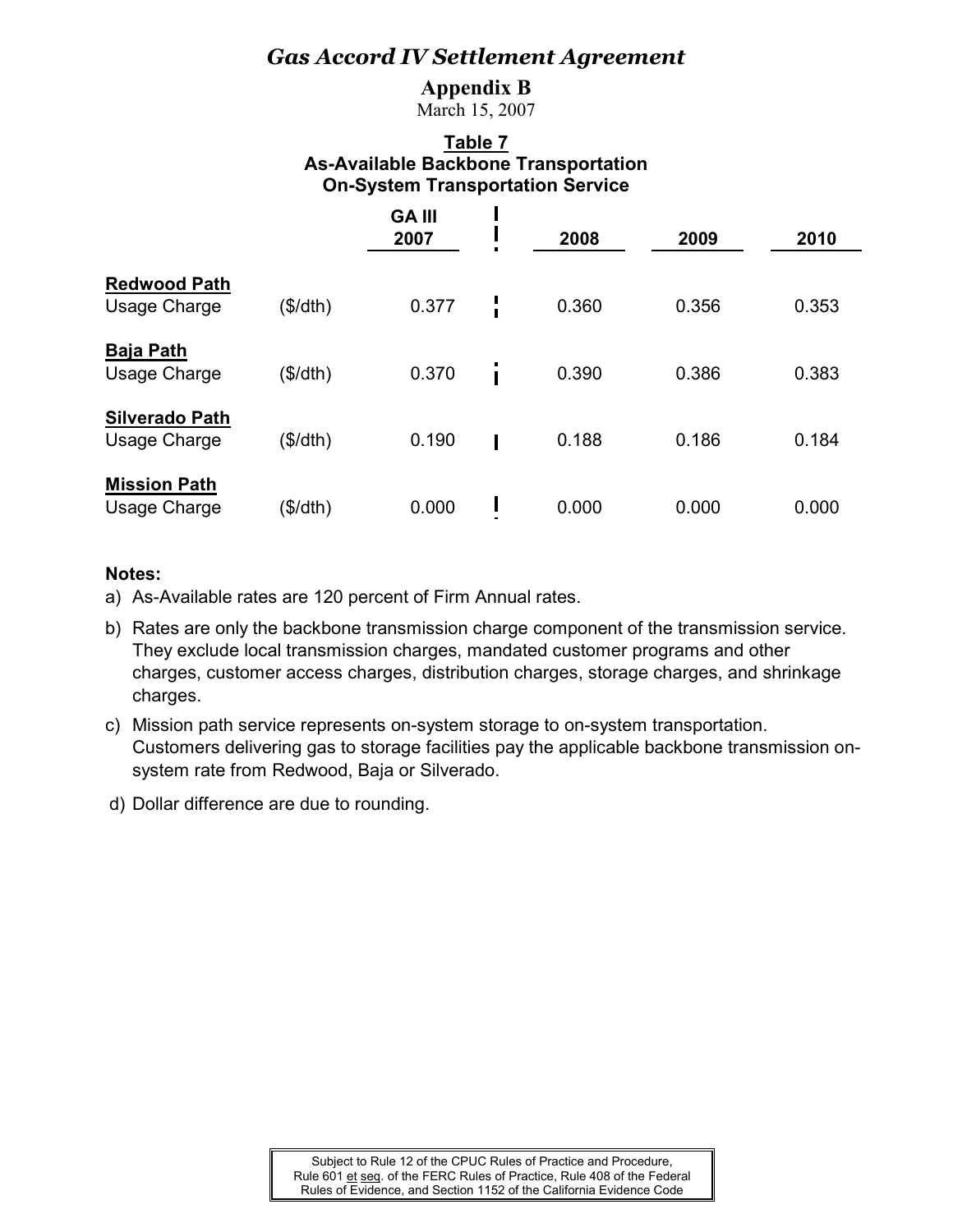### **Appendix B**

March 15, 2007

### **Table 8 Backbone Transportation Annual Rates (AFT-Off) Off-System Deliveries**

|                                                                   |                             | <b>GA III</b><br>2007 | 2008  | 2009  | 2010  |
|-------------------------------------------------------------------|-----------------------------|-----------------------|-------|-------|-------|
| <b>SFV Rate Design</b>                                            |                             |                       |       |       |       |
| Redwood, Silverado and Mission Paths Off-System                   |                             |                       |       |       |       |
| <b>Reservation Charge</b>                                         | (\$/dth/mol)                | 9.323                 | 8.910 | 8.820 | 8.733 |
| Usage Charge                                                      | (\$/dth)                    | 0.008                 | 0.007 | 0.007 | 0.007 |
| Total                                                             |                             | 0.314                 | 0.300 | 0.297 | 0.294 |
|                                                                   | (\$/dth @ Full<br>Contract) |                       |       |       |       |
| <b>Baja Path Off-System</b>                                       |                             |                       |       |       |       |
| <b>Reservation Charge</b>                                         | (\$/dth/mol)                | 8.905                 | 9.419 | 9.325 | 9.232 |
| Usage Charge                                                      | (\$/dth)                    | 0.015                 | 0.016 | 0.015 | 0.015 |
| Total                                                             | (\$/dth @ Full              | 0.308                 | 0.325 | 0.322 | 0.319 |
|                                                                   | Contract)                   |                       |       |       |       |
| <b>MFV Rate Design</b>                                            |                             |                       |       |       |       |
| Redwood, Silverado and Mission Paths Off-System                   |                             |                       |       |       |       |
| <b>Reservation Charge</b>                                         | (\$/dth/mol)                | 5.413                 | 5.173 | 5.120 | 5.070 |
| Usage Charge                                                      | (\$/dth)                    | 0.136                 | 0.130 | 0.129 | 0.127 |
| Total                                                             | (\$/dth @ Full              | 0.314                 | 0.300 | 0.297 | 0.294 |
|                                                                   | Contract)                   |                       |       |       |       |
| <b>Baja Path Off-System</b>                                       |                             |                       |       |       |       |
| <b>Reservation Charge</b>                                         | (\$/dth/mol)                | 6.756                 | 7.145 | 7.075 | 7.004 |
| Usage Charge                                                      | (\$/dth)                    | 0.086                 | 0.090 | 0.089 | 0.089 |
| Total                                                             | $($/dh @$ Full              | 0.308                 | 0.325 | 0.322 | 0.319 |
|                                                                   | Contract)                   |                       |       |       |       |
| <b>As-Available Service</b>                                       |                             |                       |       |       |       |
| Redwood, Silverado, and Mission Paths, (From Citygate) Off-System |                             |                       |       |       |       |
| Usage Charge                                                      | (\$/dth)                    | 0.377                 | 0.360 | 0.356 | 0.353 |
| Mission Paths (From on-system storage) Off-System                 |                             |                       |       |       |       |
| Usage Charge                                                      | (\$/dth)                    | 0.000                 | 0.000 | 0.000 | 0.000 |
| <b>Baja Path Off-System</b>                                       |                             |                       |       |       |       |
| <b>Usage Charge</b>                                               | (\$/dth)                    | 0.370                 | 0.390 | 0.386 | 0.383 |

- a) Rates are only the backbone transmission charge component of the transmission service. They exclude local transmission charges, customer class charges, customer access charges, distribution charges, storage charges, and shrinkage charges.
- b) Backbone transmission charges are based on a 76.5 percent load factor.
- c) The "Total" rows represent the average backbone transmission charge incurred by a firm shipper that uses its full contract quantity at a 100 percent load factor.
- d) California gas and storage to off-system are assumed to flow on Redwood path and are priced at the Redwood path rate.
- e) Dollar difference are due to rounding.

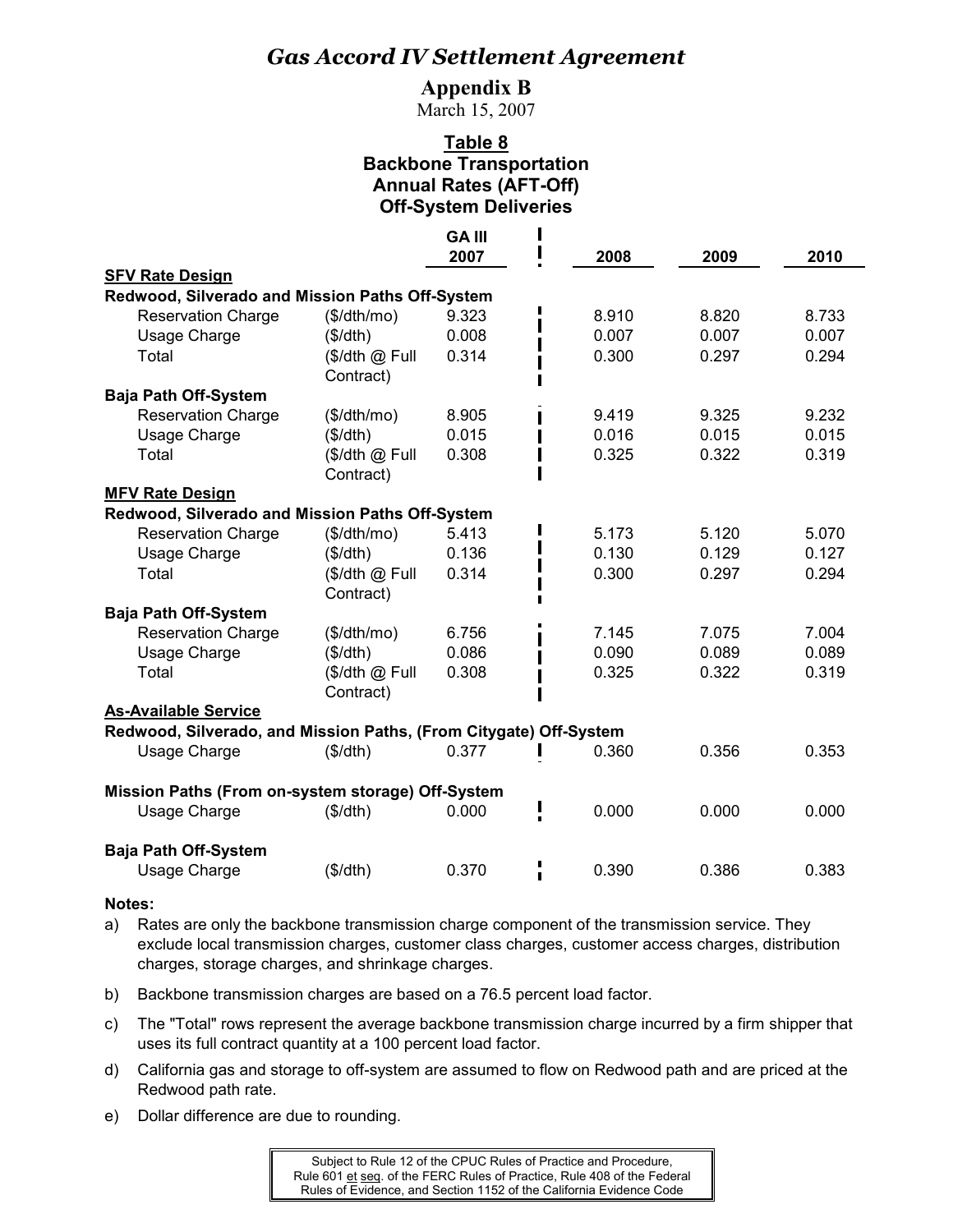### **Appendix B**

March 15, 2007

### **Table 9 Firm Backbone Transportation Expansion Shippers – Annual Rates (G-XF) SFV Rate Design**

|                           |                             | <b>GA III</b><br>2007 | 2008  | 2009  | 2010  |
|---------------------------|-----------------------------|-----------------------|-------|-------|-------|
| <b>SFV Rate Design</b>    |                             |                       |       |       |       |
| <b>Reservation Charge</b> | (\$/dth/mol)                | 6.820                 | 6.514 | 6.434 | 6.318 |
| Usage Charge              | (\$/dth)                    | 0.001                 | 0.002 | 0.002 | 0.002 |
| Total                     | (\$/dth @ Full<br>Contract) | 0.225                 | 0.216 | 0.213 | 0.210 |

- a) Rates are only the backbone transmission charge component of the transmission service. They exclude local transmission charges, mandated customer programs and other charges, customer access charges, distribution charges, storage charges, and shrinkage charges.
- b) The "Total" rows represent the average backbone transmission charge incurred by a firm shipper that uses its full contract quantity at a 100 percent load factor.
- c) G-XF charges are based on the embedded cost of Line 401 and a 95 percent load factor.
- d) Dollar difference are due to rounding.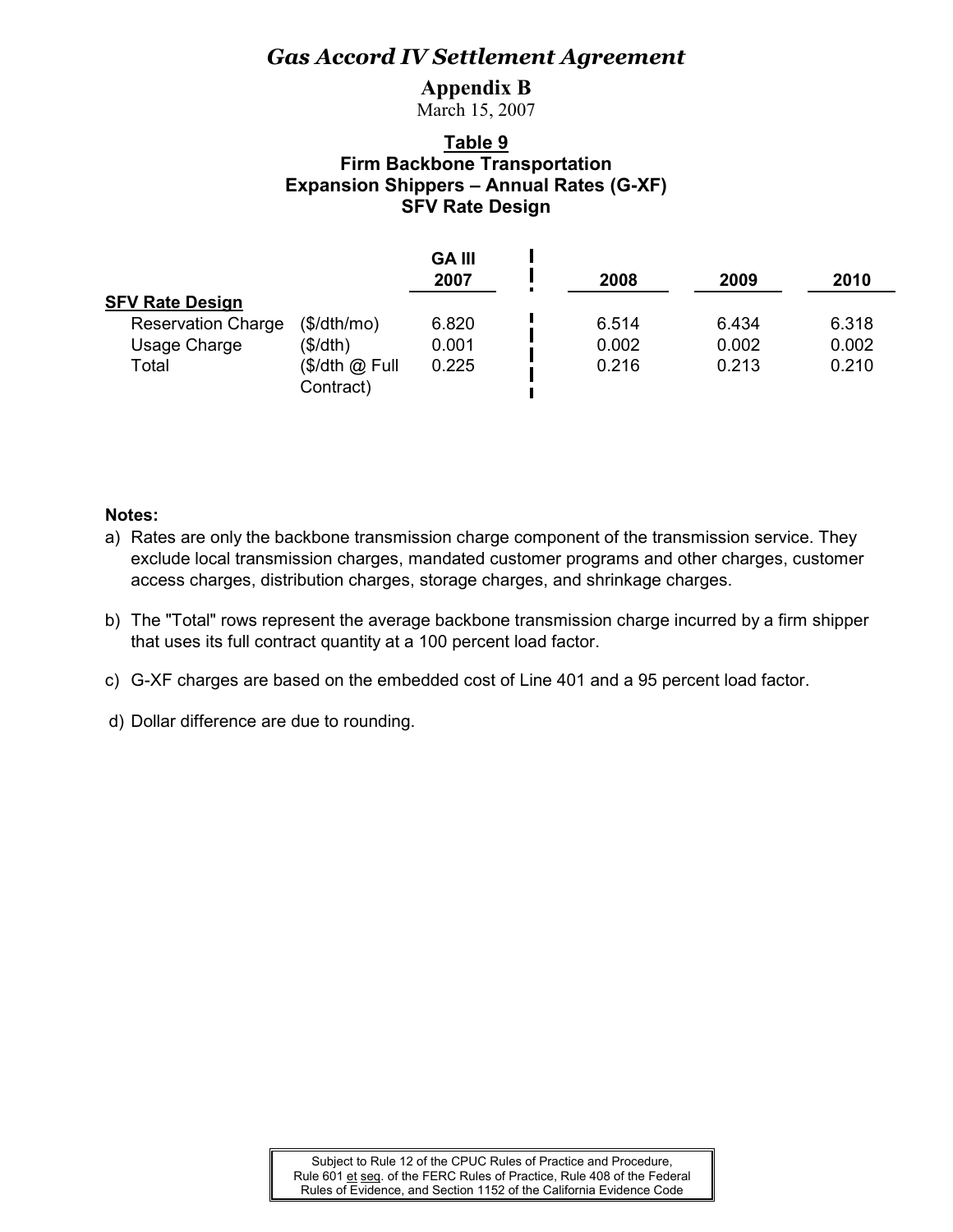### **Appendix B**

March 15, 2007

### **Table 10 Storage Services**

|                                                               |              | <b>GA III</b><br>2007 | 2008        | 2009         | 2010         |
|---------------------------------------------------------------|--------------|-----------------------|-------------|--------------|--------------|
| <b>Core Firm Storage (G-CFS)</b>                              |              |                       |             |              |              |
| <b>Reservation Charge</b>                                     | (\$/dth/mol) | 0.109                 | 0.109       | 0.109        | 0.109        |
| <b>Standard Firm Storage (G-SFS)</b>                          |              |                       |             |              |              |
| <b>Reservation Charge</b>                                     | (\$/dth/mol) | 0.135                 | 0.135       | 0.135        | 0.135        |
| <b>Negotiated Firm Storage (G-NFS)</b>                        |              |                       |             |              |              |
| Injection                                                     | (\$/dth/d)   | 15.634                | 15.634      | 15.634       | 15.634       |
| Inventory                                                     | (\$/dth/mol) | 1.621                 | 1.621       | 1.621        | 1.621        |
| Withdrawal                                                    | (\$/dth/d)   | 11.787                | 11.787      | 11.787       | 11.787       |
| <b>Negotiated As-Available Storage (G-NAS) - Maximum Rate</b> |              |                       |             |              |              |
| Injection                                                     | (\$/dth/d)   | 15.634                | 15.634      | 15.634       | 15.634       |
| Withdrawal                                                    | (\$/dth/d)   | 11.787                | 11.787      | 11.787       | 11.787       |
| <b>Market Center Services (Parking and Lending Services)</b>  |              |                       |             |              |              |
| Maximum Daily Charge (\$/Dth/day)                             |              | 0.970                 | 0.970       | 0.970        | 0.970        |
| Minimum Rate (per transaction)                                |              | 57.00<br>\$           | \$<br>57.00 | 57.00<br>\$. | 57.00<br>\$. |

### **Notes:**

a) Rates for storage services are based on the costs of storage injection, inventory and withdrawal.

- b) Core Firm Storage (G-CFS) and Standard Firm Storage (G-SFS) rates are a monthly reservation charge designed to recover one twelfth of the annual revenue requirement of injection, inventory and withdrawal storage.
- c) Negotiated Firm rates may be one-part rates (volumetric) or two-part rates (reservation and volumetric), as negotiated between parties. The volumetric equivalent is shown above.
- d) Negotiated As-Available Storage Injection and Withdrawal rates are recovered through a volumetric charge only.
- e) Negotiated rates (NFS and NAS) are capped at the price which will collect 100 percent of PG&E's total revenue requirement for the unbundled storage program under all three subfunctions (e.g. inventory, injection, or withdrawal). The maximum rates are based on a rate design assuming an average injection period of 30 days and an average withdrawal period of 7 days.
- f) Negotiated Firm and As-available services are negotiable above a price floor representing PG&E's marginal costs of providing the service.
- g) The maximum charge for parking and lending is based on the annual cost of cycling one dth of Firm Storage Gas assuming the full 214 day injection season and 151 day withdrawal season.
- h) Gas Storage shrinkage will be applied in-kind on storage injections.
- i) Dollar difference are due to rounding.

Subject to Rule 12 of the CPUC Rules of Practice and Procedure, Rule 601 et seq. of the FERC Rules of Practice, Rule 408 of the Federal Rules of Evidence, and Section 1152 of the California Evidence Code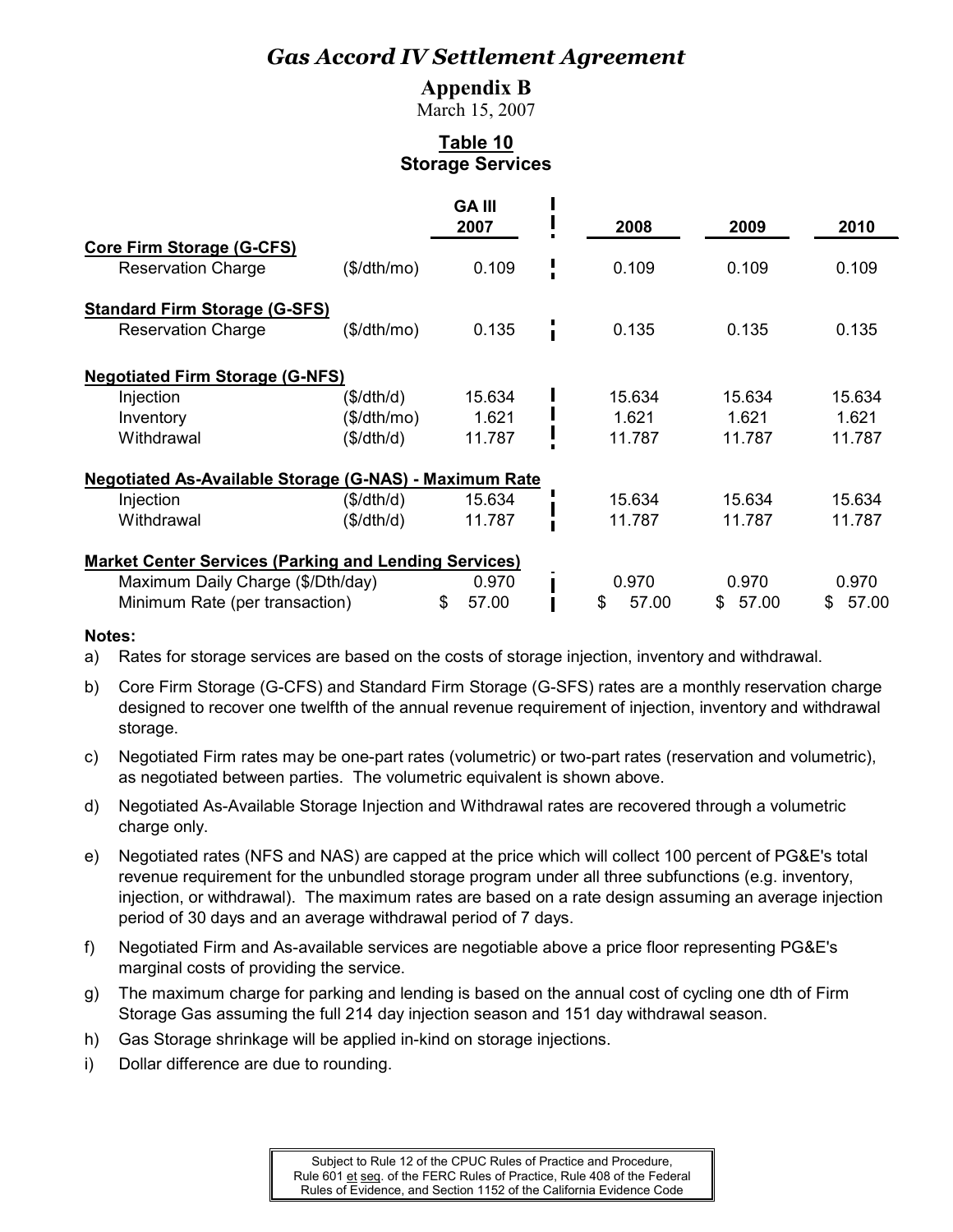### **Appendix B**

March 15, 2007

### **Table 11 Local Transmission Rates (\$/dth)**

|                                        | <b>GA III</b> |       |       |       |
|----------------------------------------|---------------|-------|-------|-------|
| <b>Base Rates</b>                      | 2007          | 2008  | 2009  | 2010  |
| <b>Core Retail</b>                     | 0.311         | 0.323 | 0.330 | 0.337 |
| Noncore Retail and Wholesale           | 0.134         | 0.140 | 0.143 | 0.146 |
| <b>Rate Adders</b>                     |               |       |       |       |
| Core<br>Line 138 (16 miles of 30"pipe) |               | 0.000 | 0.013 | 0.017 |
| Line $108$ (11 miles of 24" pipe)      |               | 0.000 | 0.014 | 0.015 |
| Line $406$ (15 miles of 30" pipe)      |               | 0.000 | 0.000 | 0.012 |
| Line $407$ (4 miles of $30"$ pipe)     |               | 0.000 | 0.000 | 0.003 |
| Line $407$ (8 miles of $30"$ pipe)     |               | 0.000 | 0.000 | 0.007 |
| Total                                  |               | 0.000 | 0.027 | 0.054 |
| Noncore Retail & Wholesale             |               |       |       |       |
| Line 138 (16 miles of 30"pipe)         |               | 0.000 | 0.006 | 0.008 |
| Line $108$ (11 miles of 24" pipe)      |               | 0.000 | 0.006 | 0.007 |
| Line $406$ (15 miles of 30" pipe)      |               | 0.000 | 0.000 | 0.005 |
| Line $407$ (4 miles of $30"$ pipe)     |               | 0.000 | 0.000 | 0.001 |
| Line $407$ (8 miles of $30"$ pipe)     |               | 0.000 | 0.000 | 0.003 |
| Total                                  |               | 0.000 | 0.012 | 0.023 |
| <b>Total -- Base plus Adders</b>       |               |       |       |       |
| <b>Core Retail</b>                     | 0.311         | 0.323 | 0.357 | 0.391 |
| Noncore Retail and Wholesale           | 0.134         | 0.140 | 0.154 | 0.169 |

### **Notes:**

a) The Gas Accord IV local transmission rates for 2009 and 2010 include a base rate component plus a rate adder for specific local transmission capital projects, as designated in Section 8.4 of the Gas Accord IV Settlement Agreement.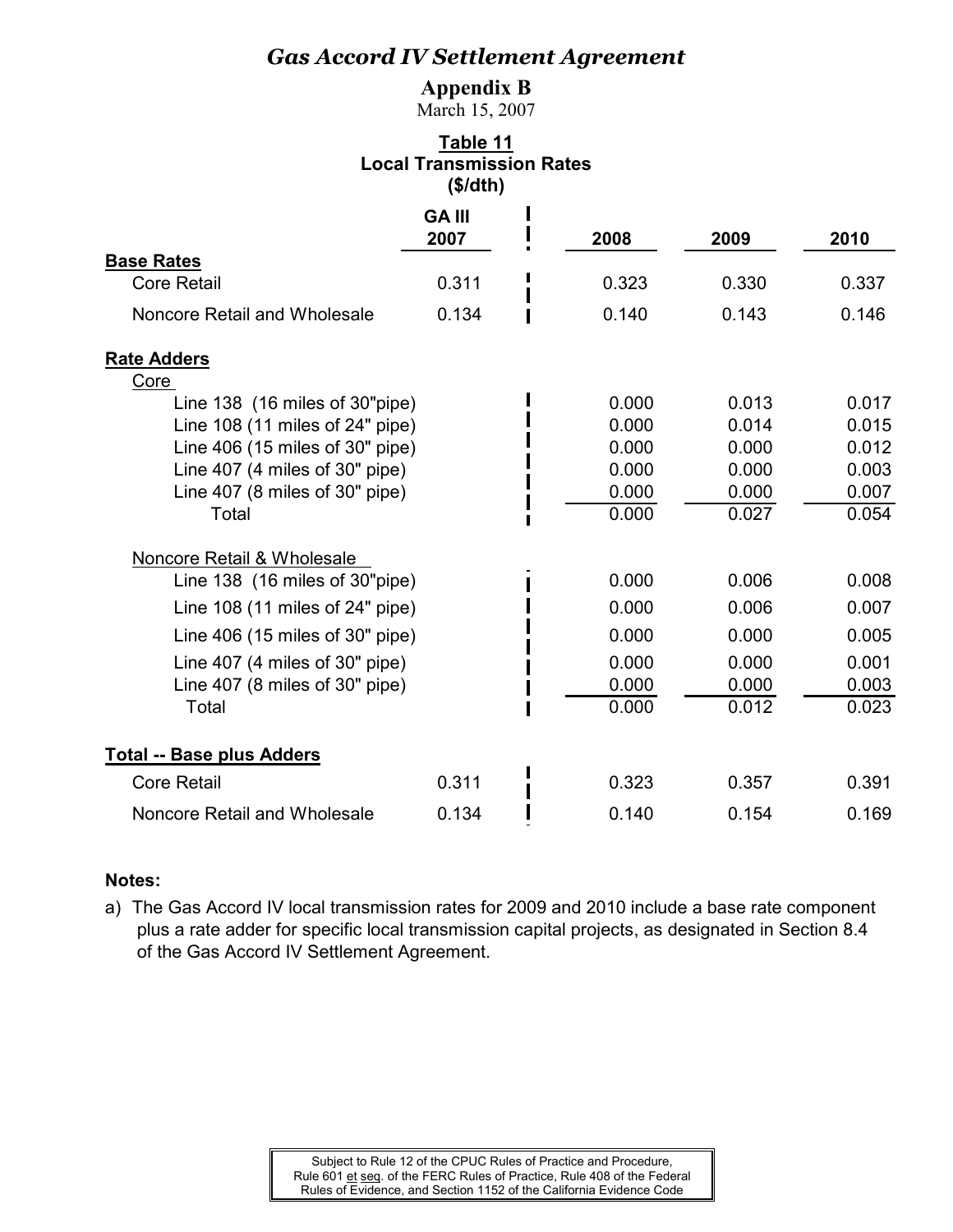### **Appendix B**

March 15, 2007

### **Table 12 Customer Access Charges**

|                        |                                      | <b>GAIII</b><br>2007 |        | 2008       | 2009       | 2010       |
|------------------------|--------------------------------------|----------------------|--------|------------|------------|------------|
| G-EG / G-NT (\$/month) |                                      |                      |        |            |            |            |
|                        | <b>Transmission and Distribution</b> |                      |        |            |            |            |
| Tier 1                 | (Therms/Month)<br>0 to 5,000         | \$61.85              |        | \$61.85    | \$61.85    | \$61.85    |
|                        |                                      |                      |        |            |            |            |
| Tier <sub>2</sub>      | 5,001 to 10,000                      | \$184.23             |        | \$184.23   | \$184.23   | \$184.23   |
| Tier <sub>3</sub>      | 10,001 to 50,000                     | \$342.89             |        | \$342.89   | \$342.89   | \$342.89   |
|                        |                                      |                      |        |            |            |            |
| Tier 4                 | 50,001 to 200,000                    | \$450.01             | П      | \$450.01   | \$450.01   | \$450.01   |
| Tier 5                 | 200,001 to 1,000,000                 | \$652.92             | L      | \$652.92   | \$652.92   | \$652.92   |
|                        |                                      |                      |        |            |            |            |
| Tier <sub>6</sub>      | 1,000,001 and above                  | \$5,538.45           | !<br>: | \$5,538.45 | \$5,538.45 | \$5,538.45 |
|                        |                                      |                      |        |            |            |            |
| Wholesale (\$/month)   |                                      |                      |        |            |            |            |
| Alpine                 |                                      | \$333.28             |        | \$333.28   | \$333.28   | \$333.28   |
| Coalinga               |                                      | \$1,474.03           | Ī.     | \$1,474.03 | \$1,474.03 | \$1,474.03 |
| <b>Island Energy</b>   |                                      | \$998.71             |        | \$998.71   | \$998.71   | \$998.71   |
| Palo Alto              |                                      | \$4,914.73           |        | \$4,914.73 | \$4,914.73 | \$4,914.73 |
|                        |                                      |                      |        |            |            |            |
|                        | <b>West Coast Gas - Castle</b>       | \$856.26             |        | \$856.26   | \$856.26   | \$856.26   |
|                        | <b>West Coast Gas - Mather</b>       | \$782.50             |        | \$782.50   | \$782.50   | \$782.50   |

### **Notes:**

a) The rate design for the customer access charge may be addressed in PG&E's Biennial Cost Allocation Proceedings (BCAP). Any changes to the CAC rate design will be based on the 2008-2010 Gas Accord IV CAC revenue requirement